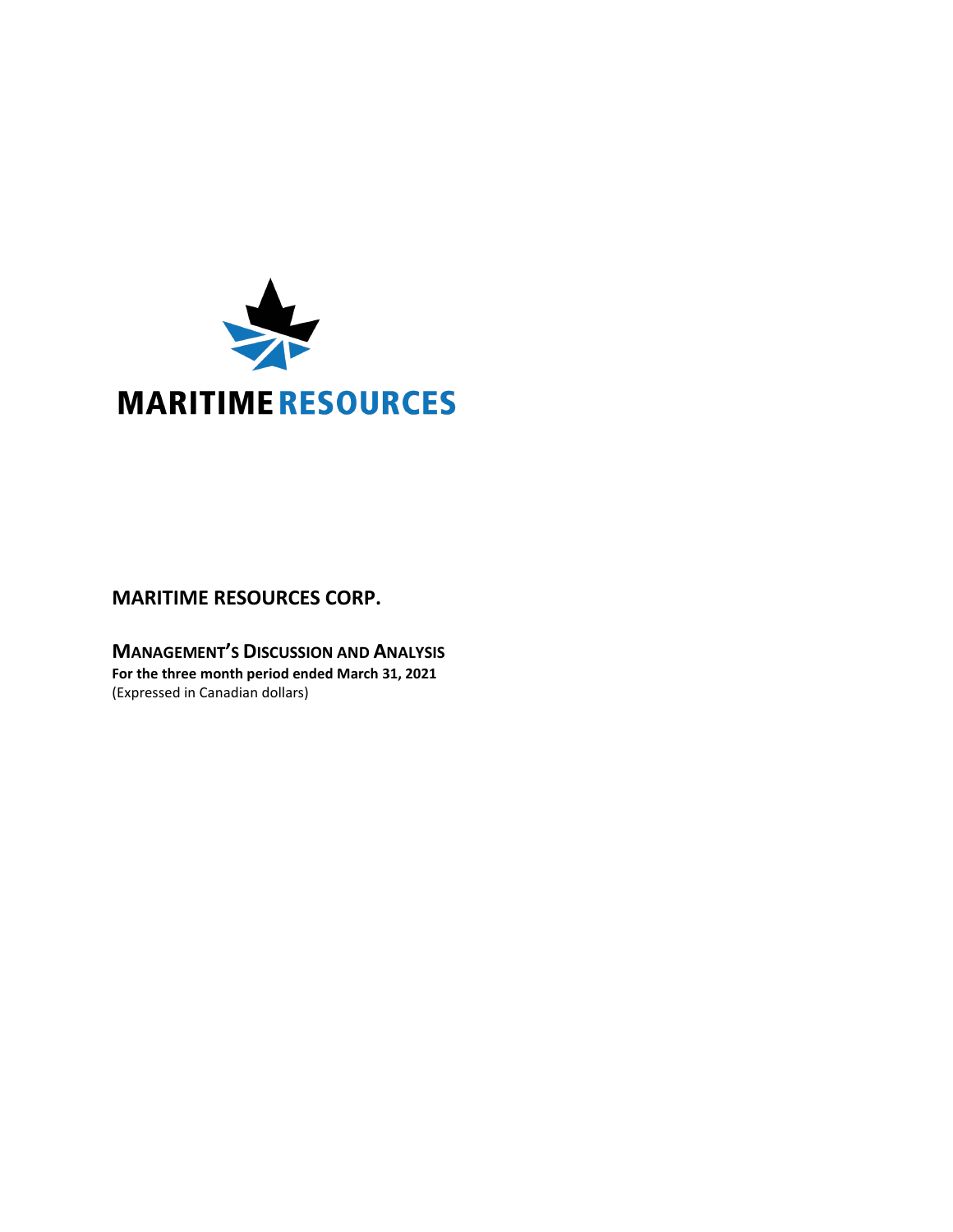

This Management's Discussion and Analysis ("MD&A") of Maritime Resources Corp. ("Maritime" or the "Company") is dated May 26, 2021 and provides an analysis of our interim financial results for the three month periods ended March 31, 2021 and 2020. This MD&A should be read in conjunction with Maritime's condensed interim financial statements and notes thereto for the three month periods ended March 31, 2021 and 2020 (the "Financial Statements") and the audited financial statements for the year ended December 31, 2020, which are prepared in accordance with International Financial Reporting Standards ("IFRS") as issued by the International Accounting Standards Board ("IASB") and follow the same accounting policies and methods as presented in note 3 to the Company's audited financial statements for the year ended December 31, 2020, available on www.sedar.com. This MD&A contains forward-looking statements that are based on management's current expectations, are not historical in nature and involve risks and uncertainties. Forward-looking statements are not guarantees as to Maritime's future results as there are inherent difficulties in predicting future results. Accordingly, actual results could differ materially from those expressed or implied in forward-looking statements (please see "Cautionary Note Regarding Forward-Looking Information" below). The Company's common shares trade on the Toronto Venture Stock Exchange (the "TSX-V") under the stock trading symbol MAE. Additional information relevant to the Company's activities, including the Company's audited financial statements, can be found at www.sedar.com or the Company's website a[t www.maritimeresourcescorp.com.](http://www.maritimeresources.com/)

Maritime is a Canadian-based junior gold and base metals exploration company focused on re-starting its past producing Hammerdown gold mine, located near the Baie Verte Mining District and Springdale in Newfoundland and Labrador as well as exploration on its other properties in the region. Of the total Green Bay Property 12,100 hectares, Maritime holds a 100% interest in 8,875 hectares or 73% with the remaining 3,225 hectares or 27% under option agreements to earn 100% ownership. The Green Bay Property hosts the former Hammerdown gold mine including resource estimates on two gold deposits, the Hammerdown and the Orion deposits, separated by a 1.5 kilometre distance.

# **Q1 2021 AND RECENT HIGHLIGHTS**

- Maritime purchased the gold circuit at the Nugget Pond metallurgical facility in the Baie Verte mining district of Newfoundland and Labrador, the Lac Pelletier gold project in Rouyn Noranda, Québec and several other exploration properties and royalty interests in key mining camps across Canada for cash consideration of US\$2,000,000, 3,571,428 shares issued at a price of \$0.14 equal to \$500,000 on April 12, 2021 and a deposit of \$200,000 was paid to Rambler on March 12, 2020.
- Tembo Capital made a strategic investment in Maritime of \$4,000,100 via private placement of 30,770,000 common shares at a price of \$0.13 per common share on April 12, 2021.
- Maritime raised gross flow-through proceeds of \$6,906,900 via private placement of 38,500,000 flow-through common shares at a price of \$0.1794 per flow-through common share on March 22, 2021.
- The Newfoundland and Labrador Environmental Assessment Division released the Hammerdown Gold Project from Environmental Assessment during May 2021.
- Announced Orion North discovery 300 metres ("m") northeast of the Orion deposit and new results at Orion Main zone.
	- 22.73 gpt Au over 0.44 m containing visible gold in drill hole BB-20-123 at Orion North.
	- 3.3 gpt Au and 1.5 gpt Ag over 6.3 m, including 90.7 gpt Au and 29.1 gpt Ag over 0.2 m in drill hole BB-21- 147 at Orion North.
	- 6.2 gpt Au over 1.1 m, including 27.8 gpt Au over 0.2 m in drill hole BB-20-142 at Orion North.
	- 3.4 gpt Au over 9.0 m, including 17.1 gpt Au over 1.0 m at 60 m and 7.8 gpt Au over 1.0 m, including 35.5 gpt Au over 0.2 m at 78.3 m and 29.3 gpt Au over 0.2 m at 106.6 m in BB-20-145 at Orion main zone.
	- 5.23 gpt Au over 13.00 m, including 8.36 gpt Au over 3.90 m at Orion Main in drill hole BB-20-130.
	- 5.75 gpt Au over 4.00 m, including 103.9 gpt Au over 0.20 m at Orion Main in drill hole BB-20-113.
- Hammerdown Gold Project recent exploration drilling highlights include:
	- New Discovery: 6.9 gpt Au and 12.9 gpt Ag over 6.0 m, including 19.9 gpt Au and 24.1 gpt Ag over 2.0 m in drill hole GA-20-35, located 150 m east of the Hammerdown deposit at 145 m below surface.
	- Hammerdown: 18.8 gpt Au over 2.1 m, including 24.4 gpt Au over 1.6 m in drill hole MP-20-156.
	- Wisteria Zone: 1.4 gpt Au over 92.1 m in drill hole MP-20-165.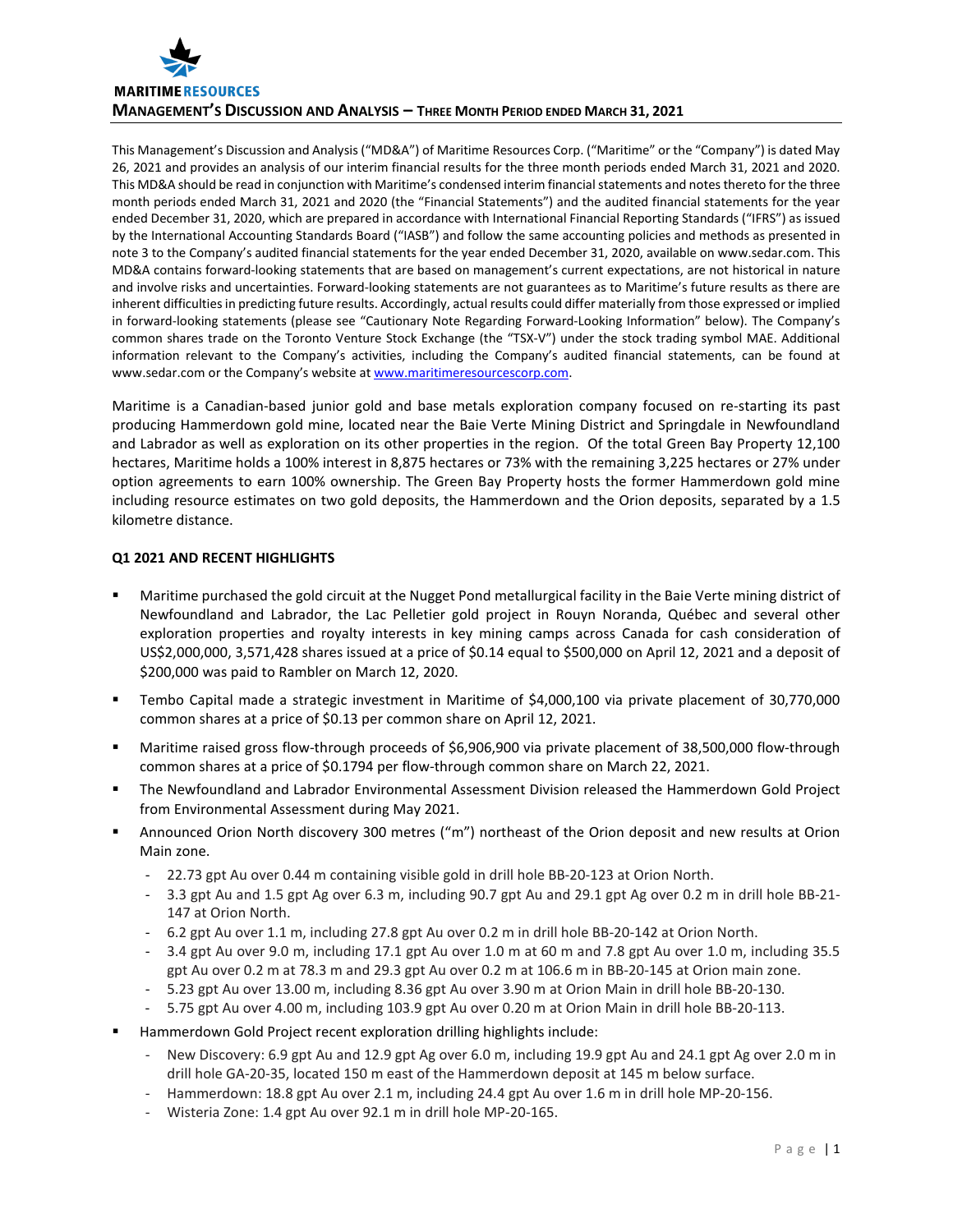

- Wisteria Zone: 1.1 gpt Au over 28.0 m in drill hole MP-20-163.
- Lochinvar VMS target: 0.4 gpt Au, 29.7 gpt Ag, 0.2% Cu, 2.0% Zn and 1.0% Pb over 21.3 m, including 2.8 m grading 2.7 gpt Au, 178.3 gpt Ag, 0.7% Cu, 12.7% Zn and 6.8% Pb in drill hole GA-20-33.
- Airborne VTEM geophysics survey completed over Whisker Valley, Hammerdown and Gull Ridge Gold Projects with ZTEM and ground based EM surveys planned for 2021.

# **OVERVIEW**

The Company is a gold and base metals exploration company with a focus on Canadian mining opportunities with advanced exploration assets in Newfoundland and Labrador, Canada. The Green Bay Property hosts the former producing Hammerdown gold mine. Maritime also has a number of highly prospective gold exploration projects including the Whisker Valley and Gull Ridge properties, connected into one land package during 2020 totalling 36,900 hectares in 1,476 mineral claims and including three mining leases, strategically located on the Baie Verte and Springdale Peninsulas; a prolific gold and base metals mining district.

The Company is currently party to four option to purchase agreements for projects within 10 kilometres ("km") of its Hammerdown project (see Exploration section below).

The Whisker Valley properties are earlier stage exploration targets that have returned excellent results from the first phase trenching and geophysical programs carried out in late 2017 and the first two quarters of 2018. During the fourth quarter of 2018, the Company completed a first stage drill program of approximately 650 m following up on the success of the early-stage programs. In 2019, further widespread mapping, prospecting, trenching and geochemical surveys were completed on the Whisker Valley Property.

The Hammerdown gold deposit was successfully mined by Richmont Mines between 2000 and 2004 when gold prices averaged US\$325/oz. During its operation, a total of 291,400 tonnes of ore were extracted, at an average grade of 15.83 gpt Au, recovering a total of 143,000 ounces of gold at an 8 gpt cut-off. All of the ore was processed at the Nugget Pond mill, with an average gold recovery of 97.1%. Mining terminated in 2004 due to low gold prices with extensive gold mineralization remaining, although uneconomic at that time. The Orion gold deposit consists of two main vein systems, both of which are exposed on surface and open along strike, and down plunge to the northeast.

On February 29, 2020, the Company announced the results from a Preliminary Economic Assessment completed for the Hammerdown Gold Project (see Preliminary Economic Assessment section below). On September 17, 2020, the Company exercised an early buy-down right of half of the Hammerdown deposit 2% net smelter return royalty held by Commander Resources Ltd. for a reduced sum of \$750,000.

The Company registered its proposed Hammerdown Gold Project with the provincial Environmental Assessment Division on July 8, 2020 and submitted an Environmental Preview Report on March 11, 2021 satisfying a regulatory request for additional information. The Newfoundland and Labrador Environmental Assessment Division released the Hammerdown Gold Project from Environmental Assessment during May 2021. The registration document and the environmental preview report can be found on the Government of Newfoundland and Labrador website [https://www.gov.nl.ca/ecc/projects/project-2091/.](https://www.gov.nl.ca/ecc/projects/project-2091/)

On April 12, 2021, pursuant to the terms of an asset purchase agreement, the Company acquired the Nugget Pond metallurgical facility in the Baie Verte mining district of Newfoundland and Labrador, the Lac Pelletier gold project in Rouyn Noranda, Québec and several other exploration properties and royalty interests in key mining camps across Canada (collectively, the "Assets") from two subsidiaries of Rambler Metals and Mining PLC, namely Rambler Metals and Mining Canada Limited and 1948565 Ontario Inc. (together, "Rambler"). The consideration paid by the Company for the Assets was comprised of the assumption of certain liabilities associated with the Assets, the payment of US\$2,000,000 in cash, and the issuance of the number of common shares of the Company equal to \$500,000, based on the 30-day volume average weighted price of the common shares as of the closing date of the acquisition,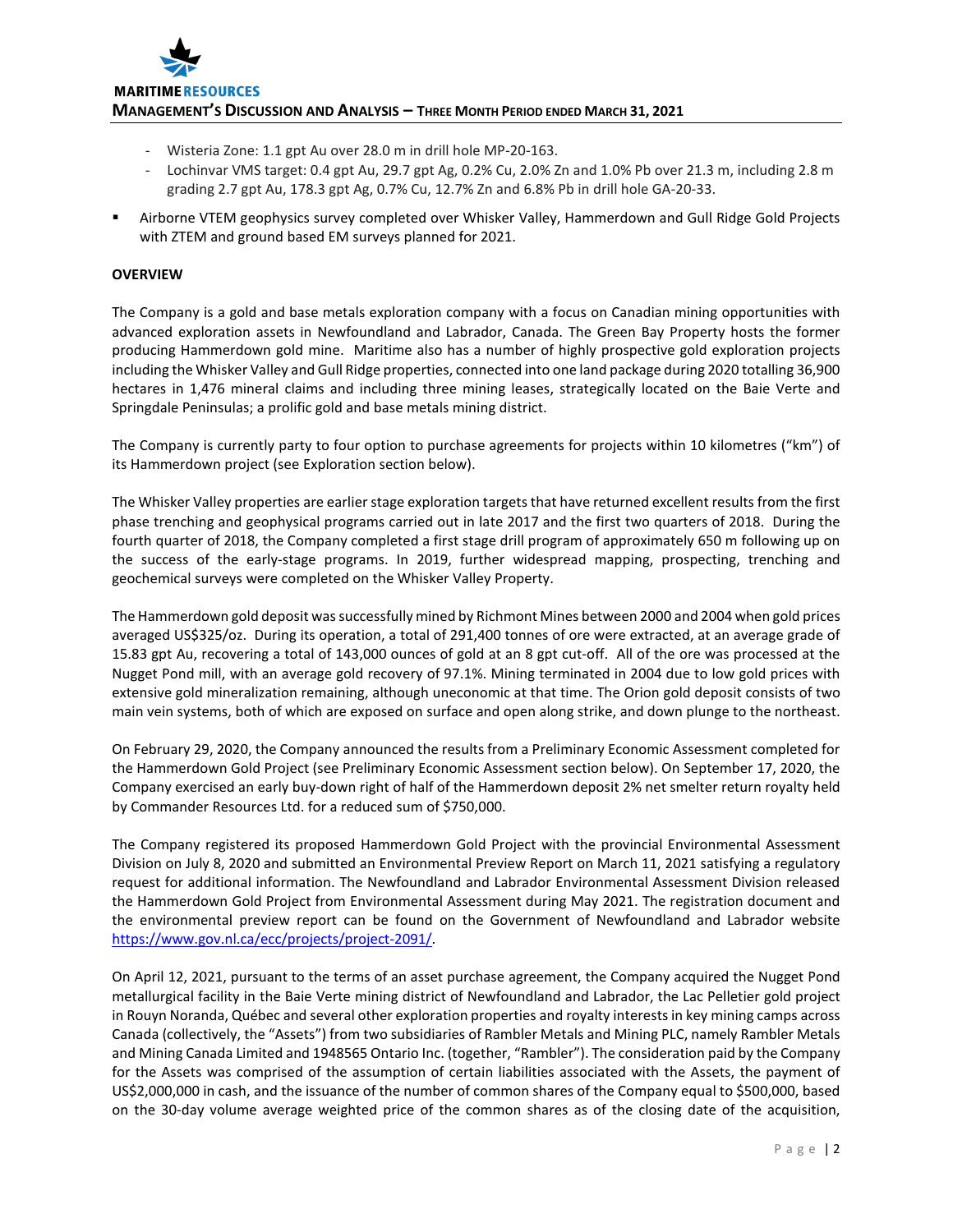

representing 3,571,428 common shares issued at a price of \$0.14. In addition, a deposit of \$200,000 was paid to Rambler on March 12, 2020. Sprott Capital Partners LP acted as advisor to Maritime in connection with the acquisition and will be issued 400,000 common shares of the Company in consideration for such services.

The assets acquired include:

- Nugget Pond gold circuit an existing carbon-in-pulp leach plant that last operated in 2012 and was previously used to process ore from the Hammerdown mine. The gold circuit is located within an active copper processing and tailings storage complex currently operated by Rambler. Maritime will complete a feasibility study to determine the optimal configuration to operate both the Nugget Pond gold circuit and copper concentrator concurrently and independently without any impact on Rambler's current operations.
- Lac Pelletier gold property located in Rouyn Noranda, Québec approximately five km south of Glencore's Horne smelter and three km north of the Cadillac Larder-Lake Break in the Abitibi Greenstone Belt.
- A portfolio of Canadian mineral exploration properties and currently non-producing royalty interests including the Gold Hawk property (2% NSR) and Valdora property (1% NSR) near Val-d'Or, Québec in the Abitibi Greenstone Belt.

Also on April 12, 2021, Tembo Capital acquired 30,770,000 common shares of Maritime, via a non-brokered private placement, at a price of \$0.13 per common share for a total investment of \$4,000,100 and 1,846,200 common share purchase warrants with each warrant being exercisable into one common share at a price of \$0.1794 per common share until April 12, 2023.

Certain matters related to the gold circuit remain subject to final approval of applicable governmental authorities and certain of the other Assets require completion of final transfer matters.

On March 22, 2021, the Company completed a brokered private placement of 38,500,000 flow-through common shares at a price of \$0.1794 per flow-through common share for gross proceeds of \$6,906,900. The private placement was completed by a syndicate of agents led by CG and including DGMP, a division of Goodman & Company, Investment Counsel Inc., Sprott and iA Private Wealth Inc. (collectively, the "Agents"). In connection with the closing of the private placement, the Company paid to the Agents a cash fee of \$414,414 of the aggregate gross proceeds raised pursuant to the offering and issued an aggregate of 2,310,000 non-transferable compensation warrants with each compensation warrant being exercisable into one common share at a price of \$0.1794 per common share until March 22, 2023.

Maritime is fully financed to complete its planned exploration programs, a resource update and a feasibility study to advance the Hammerdown Gold Project toward a development decision by the end of 2021, as well as obtaining permits and approvals to commence construction of the Hammerdown Gold Project in 2022.

# **PRELIMINARY ECONOMIC ASSESSMENT – HAMMERDOWN GOLD PROJECT**

On February 29, 2020, the Company announced the results from a Preliminary Economic Assessment ("PEA") completed for the Hammerdown Gold Project ("Hammerdown", or the "Project"), including the satellite Orion deposit, located in the Baie Verte mining district of Newfoundland and Labrador near the towns of King's Point and Springdale. The PEA was prepared in accordance with Canadian Securities Administrators' National Instrument 43- 101 *Standards of Disclosure for Mineral Projects* ("NI 43-101"). The PEA provides an updated resource estimate and a base case assessment of developing the Project as a combined open pit and underground ramp-access mine (the "Combined Project") with an on-site gold pre-concentration plant and mineral processing through the Nugget Pond mill gold circuit. The PEA Technical Report entitled "Hammerdown Gold Project, Newfoundland and Labrador Preliminary Economic Assessment" (the "Technical Report") dated April 15, 2020 is available on SEDAR (www.sedar.com) and the Company's website [\(www.maritimeresourcescorp.com\)](http://www.maritimegold.com/).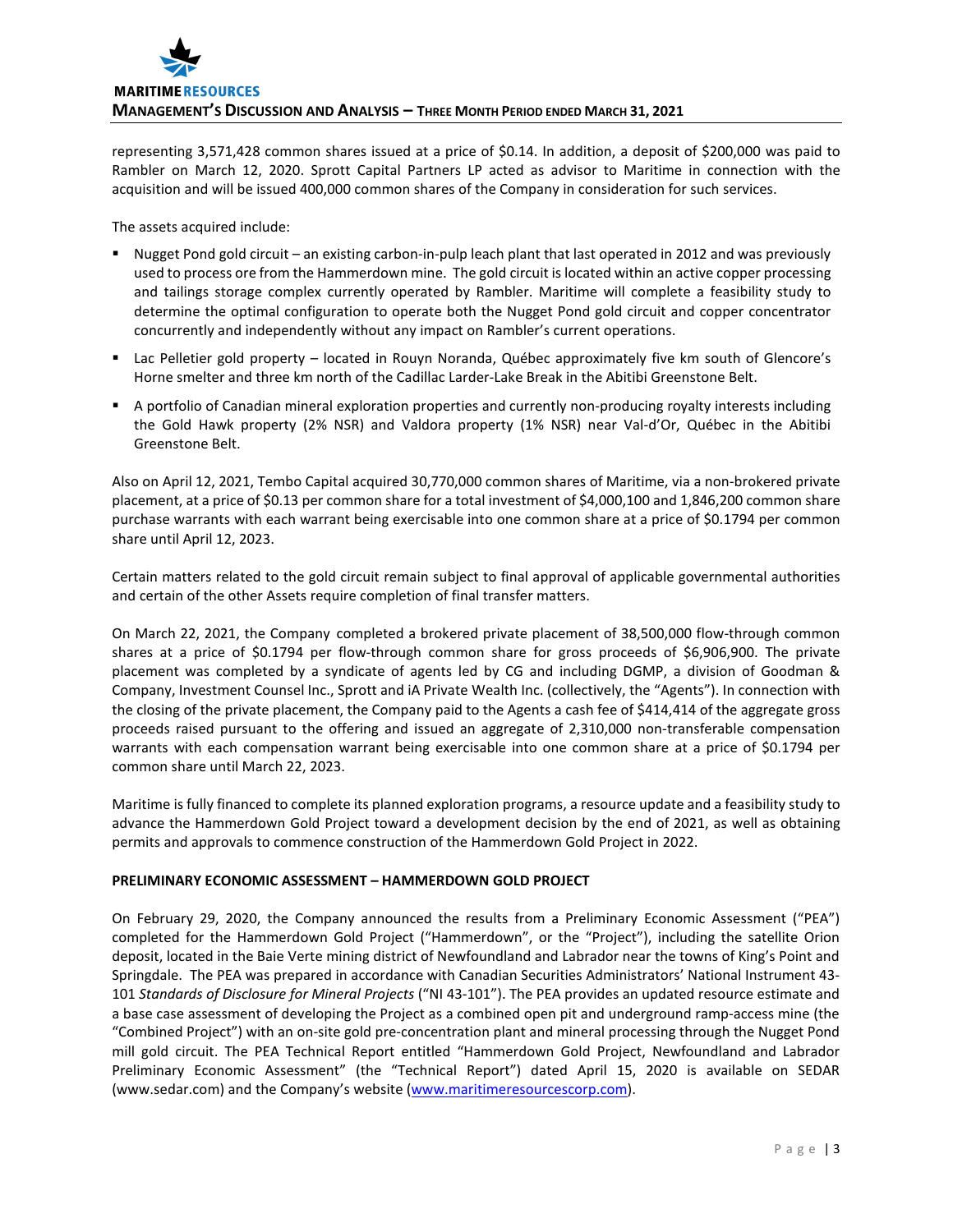# **Hammerdown PEA Highlights and life-of-mine plan ("LOM") include\*:**

- After-tax NPV5% of \$111.3M and 50.5% IRR (pre-tax NPV5% \$191.8M and 75.4% IRR) at base case gold price of US\$1,375/oz gold ("Au")
- At US\$1,500/oz Au the Project returns after-tax NPV5% of \$154.1M and 65.1% IRR (pre-tax NPV5% \$261.7M and 95.6% IRR)
- LOM total gold production of 521,500 oz, averaging 57,900 oz annually
- Average annual gold production of 69,500 oz in the first 5 years
- LOM cash costs of US\$802.55/oz Au and LOM All-in sustaining costs ("AISC") of US\$938.80/oz Au
- **Pre-production capital expenditures of \$57.2M**
- After-tax payback period of 1.5 years with base case pricing

The PEA highlights are based on the following:

- 1. Exchange Rate (US\$/C\$) of \$0.753;
- 2. Cash costs are inclusive of mining costs, processing costs, on-site general and administrative ("G&A") costs, treatment and refining charges and royalties; and
- 3. AISC includes cash costs plus estimated corporate G&A, sustaining capital and closure costs.

*\*Cautionary Statement: The reader is advised that the PEA summarized in this MD&A is preliminary in nature and is intended to provide only an initial, high-level review of the Project potential and design options. Readers are encouraged to read the PEA in its entirety, including all qualifications and assumptions. The PEA is intended to be read as a whole, and sections should not be read or relied upon out of context. The PEA mine plan and economic model include numerous assumptions and the use of Inferred Resources. Inferred Resources are considered to be too speculative geologically to have the economic considerations applied to them that would enable them to be categorized as mineral reserves and to be used in an economic analysis except as allowed for by NI 43-101 in PEA studies. There is no guarantee that Inferred Resources can be converted to Indicated or Measured Resources, and as such, there is no guarantee the Combined Project economics described herein will be achieved. The PEA replaces the 2017 pre-feasibility study technical report.*

| After-tax NPV <sub>5%</sub> (\$M) | 111.3     |
|-----------------------------------|-----------|
| After-tax IRR (%)                 | 50.5      |
| After-tax payback (years)         | 1.5       |
| LOM tonnes processed (Mt)         | 2,138,000 |
| LOM Au grade Au (gpt)             | 7.82      |
| LOM Au mill recovery (%)          | 97.0      |
| LOM Au production (oz)            | 521,500   |
| Average annual Au production (oz) | 57,900    |
| Pre-Production Capital (\$M)      | 57.2      |
| LOM Sustaining Capital (\$M)      | 84.8      |
| LOM AISC (US\$/oz)                | 938.80    |
| Mine life (years)                 | 9.0       |

|  | Table 1. PEA Parameters and Outputs - Base Case US\$1375/oz Au, \$0.753 FX, 5% Discount |
|--|-----------------------------------------------------------------------------------------|
|--|-----------------------------------------------------------------------------------------|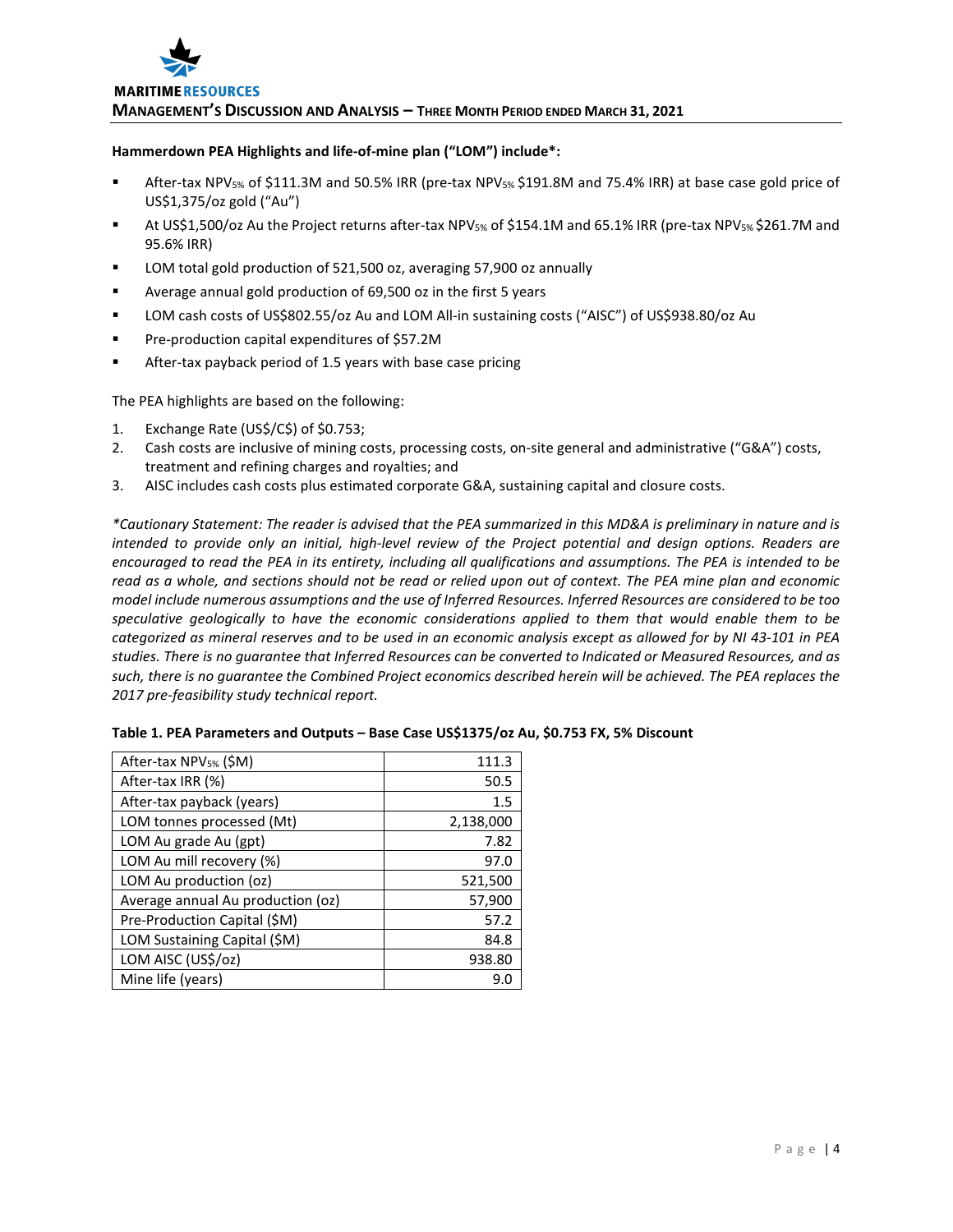### **Table 2. All-In Sustaining Costs**

| Area                              | LOM (\$M) |
|-----------------------------------|-----------|
| Open pit mining                   | 168.34    |
| Underground mining                | 214.16    |
| Crushing, pre-concentration       | 50.57     |
| Mineral processing incl. haulage  | 106.37    |
| Water management                  | 3.86      |
| General & administrative          | 10.35     |
| Surface handling                  | 2.14      |
| <b>Total operating costs</b>      | 555.79    |
| Refining & smelting               | 1.20      |
| Rovalties                         | 8.33      |
| Sustaining capital, incl. closure | 84.83     |
| <b>Total costs</b>                | 650.15    |
| LOM Au ounces recovered           | 521,500   |
| All-in sustaining cost (US\$/oz)  | 938.80    |

#### **Sensitivities**

After-tax economic sensitivities to gold prices and discount rates are presented in Tables 3 and 4, illustrating the effects of varying gold price and discount rates as compared to the base-case. Additional project sensitivities are presented in the Technical Report.

#### **Table 3. Sensitivity to gold price**

| Gold Price (US\$/oz)              | \$1.225 | \$1.375 | \$1,500 | \$1,650 |
|-----------------------------------|---------|---------|---------|---------|
| After-Tax NPV <sub>5%</sub> (\$M) | 58.9    | 111.3   | 154.1   | 204.4   |
| After-Tax IRR (%)                 | 31.4    | 50.5    | 65.1    | 81.5    |
| After-Tax Payback (Years)         | 1.8     | 1.5     | 1.3     | 1.      |

#### **Table 4. Sensitivity to discount rate at base case pricing assumptions**

| Discount Rate (%)   | 5.0%  | 7.0% | 10.0% | 12.0% |
|---------------------|-------|------|-------|-------|
| After-Tax NPV (\$M) | 111.3 | 99.5 | 84.3  | 75.5  |

# **PEA Overview**

The PEA considers open pit and underground mining at both the Hammerdown and Orion deposits with preconcentration of the mineralized material through a sorting plant and haulage to an offsite mill for gold doré production. The mine will be contractor operated with the Company providing technical oversight plus management of the sorting and process plant at the Nugget Pond mill gold circuit operations. The sorting plant is designed to produce 700 tonnes per day ("tpd") of product feed that would be processed at the Nugget Pond mill gold circuit. A mine life of 9 years is expected for the Project. The PEA leverages Hammerdown's extensive existing infrastructure including all-weather access roads, 3,700 metres of underground development and grid power within 2 km of the Project site. The PEA is derived from the Company's updated resource estimate (February 29, 2020) outlined in the Technical Report. The effective date of the PEA is February 29, 2020.

The PEA was prepared through the collaboration of the following firms: WSP Canada Inc. (Sudbury, ON) ("WSP"), AGP Mining Consultants Inc. (Toronto, ON) ("AGP"), Halyard (Toronto, ON), Canenco Consulting Corp. (Vancouver, BC), SRK Consulting UK (Cardiff, UK), and GEMTEC Consulting Engineers and Scientists (St. John's, NL). These firms provided Mineral Resource estimates, mine design and cost estimates for mine operations, process facilities, major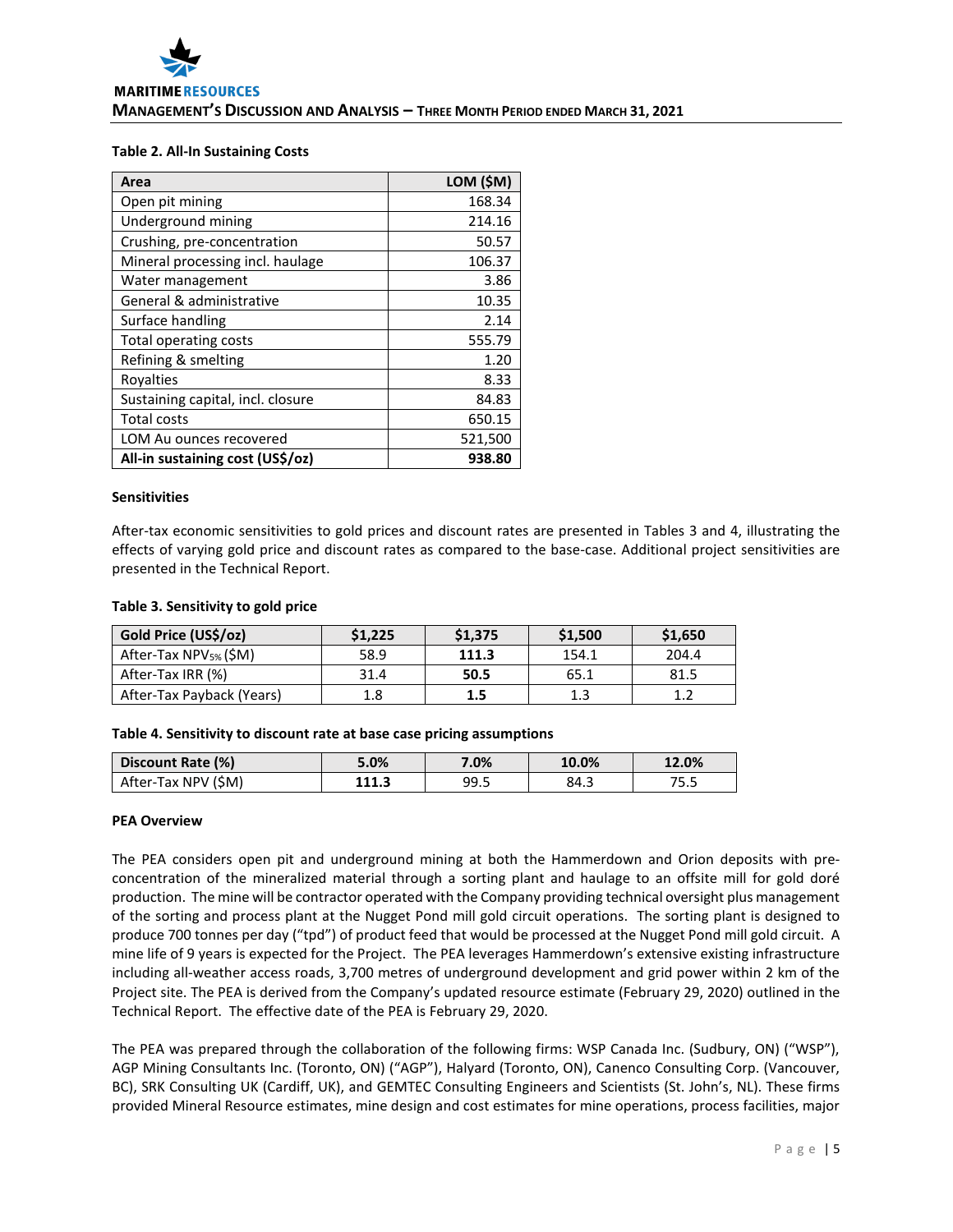

equipment selection, waste rock and tailings storage, reclamation, permitting, and operating and capital expenditures.

# **Mineral Resource Estimate**

The Company's updated Mineral Resource Estimate ("MRE"; effective date of February 29, 2020) was completed by WSP and forms the basis for the PEA. A summary of the MRE is highlighted in Tables 5 and 6.

| <b>Resource Classification</b>        | Cut-off   | <b>Deposit</b>                | <b>Tonnes</b> | Gold $(g/t)$ | Gold oz |
|---------------------------------------|-----------|-------------------------------|---------------|--------------|---------|
| Measured                              | 1.0 g/t   | Hammerdown                    | 284,600       | 11.75        | 107,500 |
| Indicated                             | 1.0 $g/t$ | Hammerdown                    | 739,100       | 8.17         | 194,100 |
| <b>Measured &amp; Indicated</b>       | 1.0 g/t   | Hammerdown                    | 1,023,700     | 9.16         | 301,600 |
| Inferred                              | 1.0 g/t   | Hammerdown                    | 538,400       | 4.89         | 84,700  |
| Inferred Intervein                    | 1.0 $g/t$ | Hammerdown                    | 321,700       | 4.18         | 43,200  |
| Indicated                             | 1.0 g/t   | Orion                         | 698,400       | 2.96         | 66,400  |
| Inferred                              | 1.0 g/t   | Orion                         | 483,400       | 5.04         | 78,300  |
| <b>Total Measured</b>                 | $1.0$ g/t | Hammerdown & Orion            | 284,600       | 11.75        | 107,500 |
| <b>Total Indicated</b>                | $1.0$ g/t | Hammerdown & Orion            | 1,437,500     | 5.64         | 260,500 |
| <b>Total Measured &amp; Indicated</b> | 1.0 g/t   | <b>Hammerdown &amp; Orion</b> | 1,722,100     | 6.65         | 368,000 |
| Total Inferred (incl. Intervein)      | 1.0 g/t   | Hammerdown & Orion            | 1,343,500     | 4.77         | 206,200 |

#### **Table 5. Hammerdown and Orion Pit Constrained Mineral Resource Summary**

#### **Table 6. Hammerdown and Orion Underground Mineral Resource Summary**

| <b>Resource Classification</b>        | Cut-off   | <b>Deposit</b>                | <b>Tonnes</b> | Gold $(g/t)$ | Gold oz |
|---------------------------------------|-----------|-------------------------------|---------------|--------------|---------|
| Measured                              | 2.0 g/t   | <b>Hammerdown</b>             | 3,800         | 9.74         | 1,200   |
| Indicated                             | $2.0$ g/t | <b>Hammerdown</b>             | 30,000        | 9.36         | 9,000   |
| <b>Measured &amp; Indicated</b>       | 2.0 g/t   | <b>Hammerdown</b>             | 33,800        | 9.41         | 10,200  |
| Inferred                              | 2.0 g/t   | <b>Hammerdown</b>             | 316,200       | 4.46         | 45,300  |
| Inferred Intervein                    | 2.0 g/t   | <b>Hammerdown</b>             | 131,300       | 3.89         | 16,400  |
| <b>Indicated</b>                      | 2.0 g/t   | Orion                         | 1,118,000     | 3.97         | 142,900 |
| Inferred                              | $2.0$ g/t | Orion                         | 1,437,900     | 4.29         | 198,300 |
| <b>Total Measured</b>                 | $2.0$ g/t | Hammerdown & Orion            | 3,800         | 9.74         | 1,200   |
| <b>Total Indicated</b>                | $2.0$ g/t | Hammerdown & Orion            | 1,148,000     | 4.11         | 151,900 |
| <b>Total Measured &amp; Indicated</b> | 2.0 g/t   | <b>Hammerdown &amp; Orion</b> | 1,151,800     | 4.13         | 153,000 |
| Total Inferred (incl. Intervein)      | $2.0$ g/t | Hammerdown & Orion            | 1,885,400     | 4.29         | 260,000 |

Key Assumptions, Parameters, and Methods related to the Mineral Resource Estimates:

- 1. Mineral Resources were prepared in accordance with NI 43-101 and the CIM Definition Standards (2014). Mineral Resources that are not mineral reserves do not have demonstrated economic viability.
- 2. This estimate of Mineral Resources may be materially affected by environmental, permitting, legal, title, taxation, sociopolitical, marketing, or other relevant issues.
- 3. Open pit Mineral Resources are reported at a cut-off grade of 1.0 g/t gold that is based on a gold price of US\$1,500/oz.
- 4. Underground Mineral Resources are reports at a cut-off grade of 2.0 g/t gold that is based on a gold price of US\$1,500/oz.
- 5. Appropriate mining costs, processing costs, metal recoveries, and inter ramp pit slope angles were used to generate the pit shell.
- 6. Rounding may result in apparent summation differences between tonnes, grade, and contained metal content.
- 7. Tonnage and grade measurements are in metric units. Contained gold ounces are in troy ounces.
- 8. Composites completed at 0.5 m down the hole.
- 9. Contributing assay composites were capped at 125.00 g/t Au at Hammerdown and 23.88 g/t Au at Orion.
- 10. A specific gravity value of 2.84 was applied to all blocks.
- 11. Modeling for Hammerdown was performed use in GEOVIA Surpac 2019 software with grades estimated using ordinary kriging (OK) interpolation methodology. Orion modeling was performed using Datamine software with grades estimated using ordinary kriging (OK) interpolation methodology.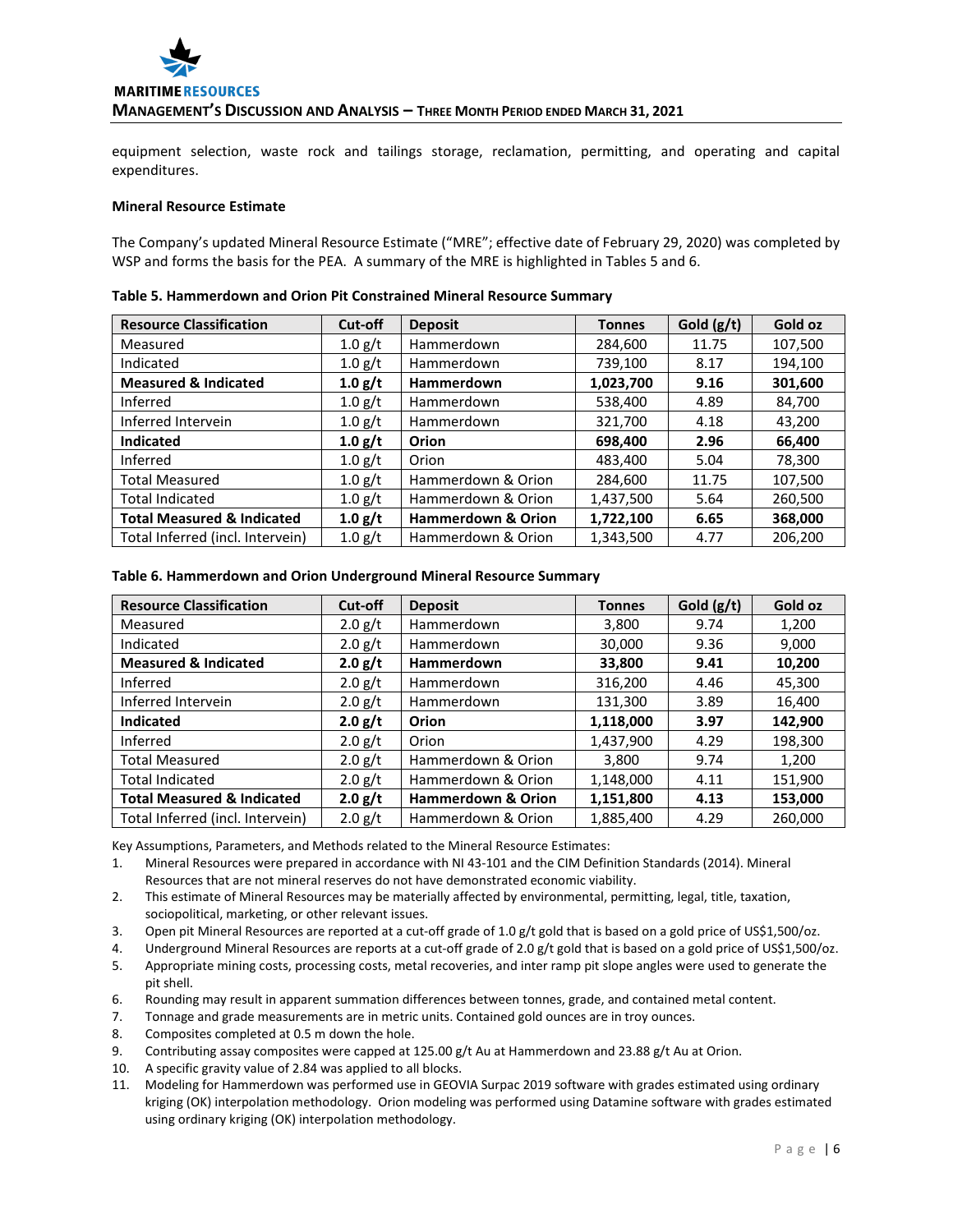The Mineral Resource estimate is based on the combination of geological modeling, geostatistics and conventional block modeling using the Ordinary Kriging method of grade interpolation. The geological model including mineralized intercepts was generated by Maritime personnel and then audited by WSP. The QA/QC protocols and corresponding sample preparation and shipment procedures have been reviewed by WSP.

The Hammerdown Mineral Resource estimate was based on 56,533 metres in 468 surface drill holes, 12,551 metres in underground drill holes and 110 surface trenches totalling 298 metres. The Orion Mineral Resource estimates are based on 15,357 metres in 56 surface drill holes.

At a long-term metal price of US\$1,500 per ounce, reasonable prospects are considered to exist for eventual economic extraction of Mineral Resources defined at a 1.0 g/t Au cut-off value within limits of the conceptual final pit shell prepared by AGP. Additional resources are considered to exist for eventual economic extraction of the Mineral Resource as defined at a 2.00 g/t Au cut-off below the conceptual pit shell. Additional information about the Mineral Resource modeling methodology is available in the Technical Report.

# **Mining Overview**

A combination of conventional, contractor operated open pit and underground mining at both the Hammerdown and the Orion deposits was selected as the basis for this PEA. Both open pits will utilize 5 metre high benches and a mobile fleet of 7.0 m<sup>3</sup> hydraulic excavators, 6.5 m<sup>3</sup> front end loaders and 55 tonne haul trucks, supported by 455 kW track dozers and graders to maintain pit floors, dumps and road surfaces. Pit slope angles applied to the pit designs included inter-ramp angles ranging from 48-55 degrees (65-70 degree bench face angles) and were based on the Company's geotechnical investigations during 2019. The mine designs and scheduling were engineered to provide a nominal 1,400 tpd of ROM feed to the sorting plant to produce 700 tpd of feed for the gold circuit. At Hammerdown a total of 1.88 Mt grading 4.23 gpt Au with 28.8 Mt of waste rock is expected to be moved over the LOM. A smaller satellite pit at the Orion deposit is expected to produce 0.58 Mt grading 2.38 gpt Au with 4.87 Mt of waste rock moved. Open pit dilution has been factored at 50%. Waste rock from both open pits will be stored in a waste storage facility located between the two pits, with a portion backfilled at the end of the mine life with reject material from the sorting plant.

Underground mining is envisioned at both the Hammerdown and Orion deposits. The mine design is based on utilizing narrow vein longhole open stoping to extract the mineralized veins, with stope widths varying between 1.5- 3.0 metres. Sublevels were set at 16 metre intervals. Mineralized material will be extracted and hauled to surface where it will be transported to the sorting plant by the surface mine fleet. At Hammerdown the mine plan anticipates making use of some of the existing underground development below the open pit to provide access to the mineralization. Backfilling of open stopes will be completed using rock fill supplied with crushed, uniform reject material from the sorting plant. Over the LOM the total ROM production from the Orion underground workings includes 1.74 Mt of mineralized material grading 3.86 gpt Au from and 0.21 Mt of mineralized material grading 7.58 gpt Au from Hammerdown, respectively. A summary of the mine outputs is highlighted in Tables 7 and 8.

| Open pit mineralized tonnes (Mt)     | 1.88    |
|--------------------------------------|---------|
| Open pit Au grade (gpt)              | 4.23    |
| Open pit Au ounces contained (oz)    | 256,100 |
| Strip ratio (waste: mineralized)     | 15.3    |
| Underground mineralized tonnes (Mt)  | 0.21    |
| Underground Au grade (gpt)           | 7.58    |
| Underground Au ounces contained (oz) | 51.500  |

# **Table 7. Hammerdown Open Pit and Underground Design**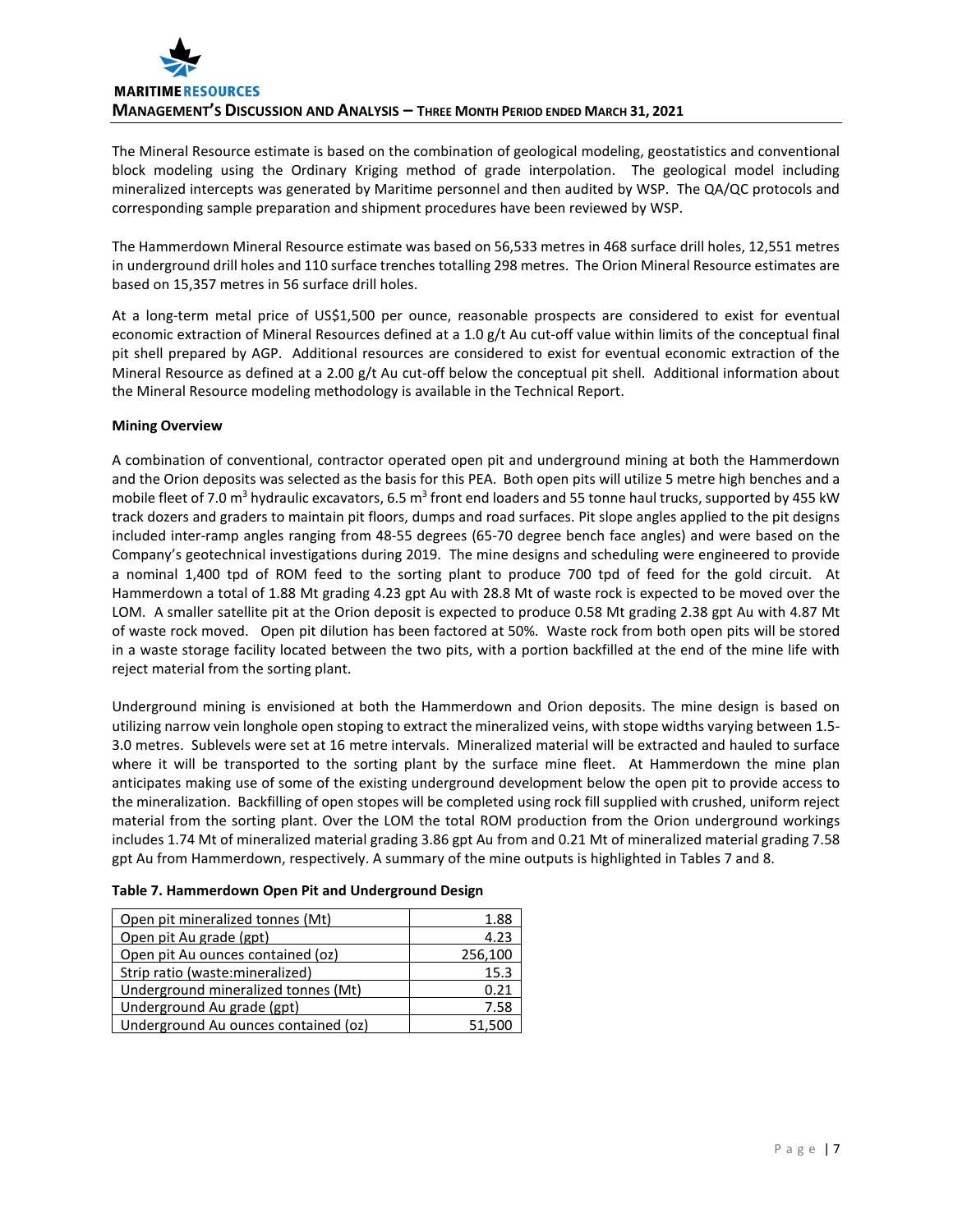# **Table 8. Orion Open Pit and Underground Design**

| Open pit mineralized tonnes (Mt)     | 0.58    |
|--------------------------------------|---------|
| Open pit Au grade (gpt)              | 2.38    |
| Open pit Au ounces contained (oz)    | 44,200  |
| Strip ratio (waste: mineralized)     | 8.4     |
| Underground mineralized tonnes (Mt)  | 1.74    |
| Underground Au grade (gpt)           | 3.86    |
| Underground Au ounces contained (oz) | 216,600 |

# **Pre-Concentrating**

A pre-concentration or "sorting" plant is planned for the Hammerdown site. Test work at multiple vendors throughout 2019 showed the mineralization containing pyrite and other sulphides is well suited to sorting methods, particularly utilizing laser and x-ray transmission (XRT) sensors to separate sulphide bearing particles from nonsulphide particles and dilution. The sorting plant is designed to receive a feed from the on-site crushing and screening facility. The sorting plant feed particles will be sized between 1/2" to 2 1/2" (+12.7-63.5mm) at a nominal rate of 1,400 tpd. Fines measuring 1/2" minus (-12.7mm) are directed to the load out storage building. Rejection rates and gold recovery through the sorting plant are expected to average 50% and 93% respectively over the life of the mine. These factors vary depending on the feed grade and can range from 30-60% rejection and 92-95% gold recovery. Rejects from the sorting plant will be stored adjacent to the plant and be used for back fill material for the underground mines. At the end of the mine life, it is currently planned to place this waste material back into the Hammerdown open pit for closure. A summary of the pre-concentration parameters is highlighted in Table 9.

#### **Table 9. Pre-Concentration (Sorting) and Process Parameters**

| Sorting plant average throughput | 1,400 tpd    |
|----------------------------------|--------------|
| Sorting plant feed size range    | 12.7-63.5 mm |
| Sorting plant mass pull range    | 30-50%       |
| Sorting plant gold recovery      | 93-95%       |
| Process plant average throughput | 700 tpd      |
| Process plant LOM Au recovery    | ዓ7 በ%        |

# **Mineral Processing Overview**

Pre-concentrated material together with fines will be trucked from the Hammerdown Project site to the Nugget Pond mill located on the Baie Verte peninsula. The Nugget Pond mill was built in 1995 by Richmont Mines and operated as a gold plant for over 10 years, processing ore from both the former Nugget Pond and Hammerdown gold mines. Historical gold recoveries on Hammerdown mineralization at Nugget Pond were over 97.0% during past operations and recent metallurgical test work on new samples from Hammerdown confirmed gold recoveries of 97.0% can be expected through the whole-ore leach circuit. The metallurgical work shows that a fine grind (80% passing 60 microns) is necessary to achieve the high recovery rate, and the proposed additions to the existing Nugget Pond flowsheet including a new tertiary crushing circuit, fine ore storage and a new 10'x17' 700kW ball mill will address this requirement. Refurbishment of the existing carbon-in-pulp (CIP) circuit is also proposed. A gold doré would be produced by the existing refinery. Tailings would be detoxified at the mill and then pumped to the existing Tailings Storage Facility (TSF), for disposal.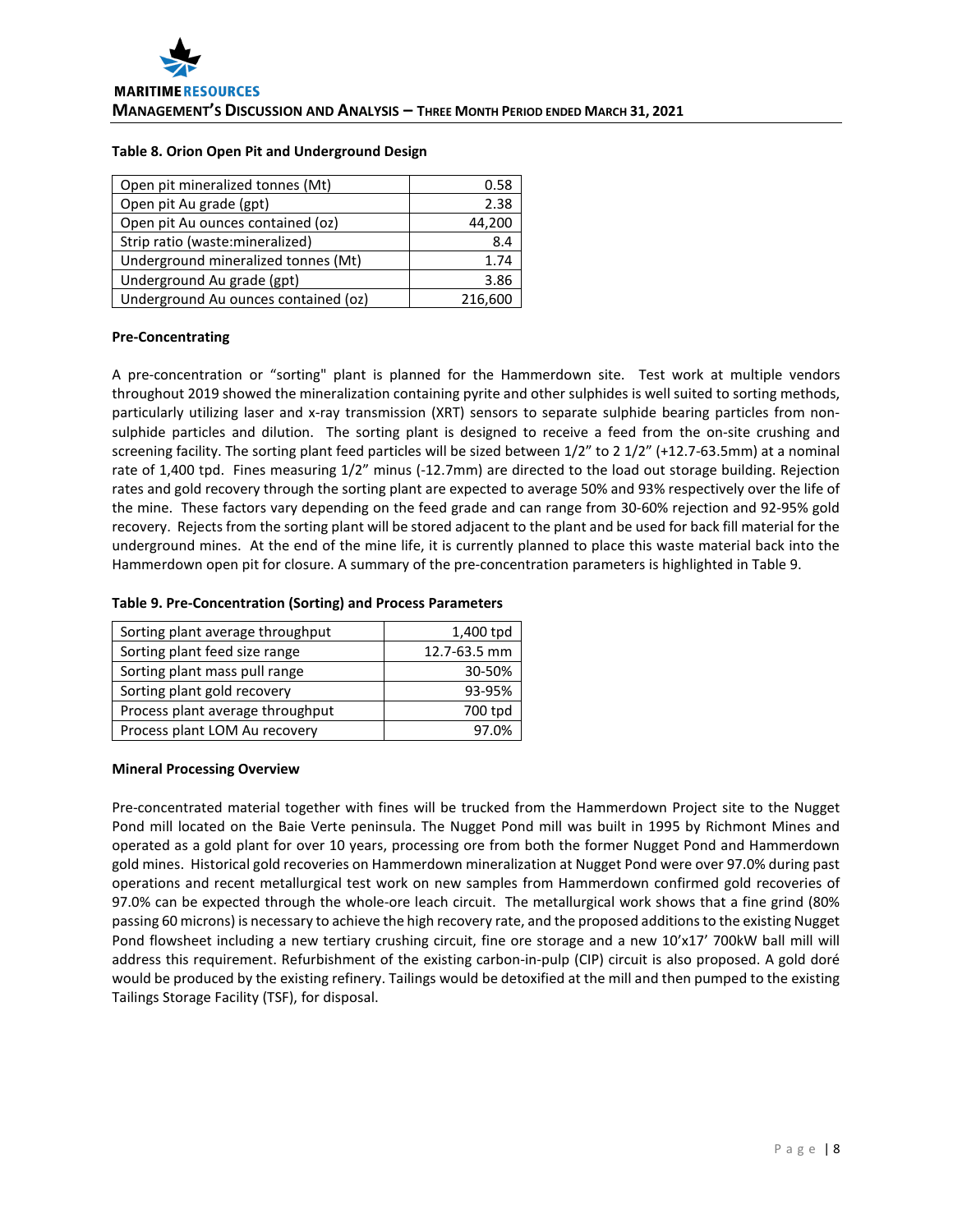### **Operating and Capital Costs**

A summary of the Combined Project's operating and capital costs is highlighted in Tables 10 and 11 below.

#### **Table 10. Operating Costs**

| Area                             | $$/t$ milled | US\$/oz |
|----------------------------------|--------------|---------|
| Open Pit Mining                  | 78.73        | 243.08  |
| <b>Underground Mining</b>        | 100.17       | 309.25  |
| Crushing, pre-concentration      | 23.65        | 73.02   |
| Mineral processing incl. haulage | 49.75        | 153.59  |
| Water management                 | 1.81         | 5.58    |
| General & administrative         | 4.84         | 14.94   |
| Surface handling                 | 1.00         | 3.09    |
| Total                            | 259.95       | 802.55  |

# **Table 11. Capital Costs (\$M)**

| Area                             | Initial (\$M) | Sustaining (\$M) |
|----------------------------------|---------------|------------------|
| Mining                           | 14.8          | 76.1             |
| Pre-Concentration                | 11.9          |                  |
| <b>Mineral Processing</b>        | 9.4           |                  |
| Infrastructure, water management | 3.0           | 0.5              |
| NSR buyback, overheads           | 1.3           |                  |
| <b>Subtotal Direct Costs</b>     | 40.4          |                  |
| EPCM, Indirect & Owner's Costs   | 8.1           |                  |
| <b>Closure Costs</b>             | 2.1           | 0.4              |
| Contingency                      | 6.6           | 7.8              |
| Total                            | 57.2          | 84.8             |

# **Environmental and Permitting Considerations**

Hammerdown is a closed and rehabilitated mine site with no outstanding legacy issues. The site will be appropriately managed and permitted as a new project in the Province. To accommodate the mine design contemplated by the PEA, updated environmental baseline studies and project permits will be required, many of which the Company has completed. The project benefits from several important features, the process tailings will be stored within an existing, off-site storage facility at the Nugget Pond site and preliminary geochemical testing on waste rock samples has shown it to be non-acid generating with no potential solute leaching that would cause concern for operations or on closure. Further tests are ongoing. The PEA site plan is designed to avoid wetlands and water courses and makes use of the existing network of roads in the area. During mine operations benign sorting rejects would be placed back into the underground mines as backfill or into the open pits for long term rehabilitation and closure**.** 

# **Project Opportunities and Value Enhancements**

The PEA demonstrates that Hammerdown has the potential to become an economically viable project. Additional opportunities to enhance project value and next steps include:

- Conversion of Inferred Resources to the Measured and Indicated categories through additional diamond drilling, sampling and grade control testing
- Optimizing the mine schedule and material movement
- Supplementary metallurgical optimizations including additional pre-concentration test work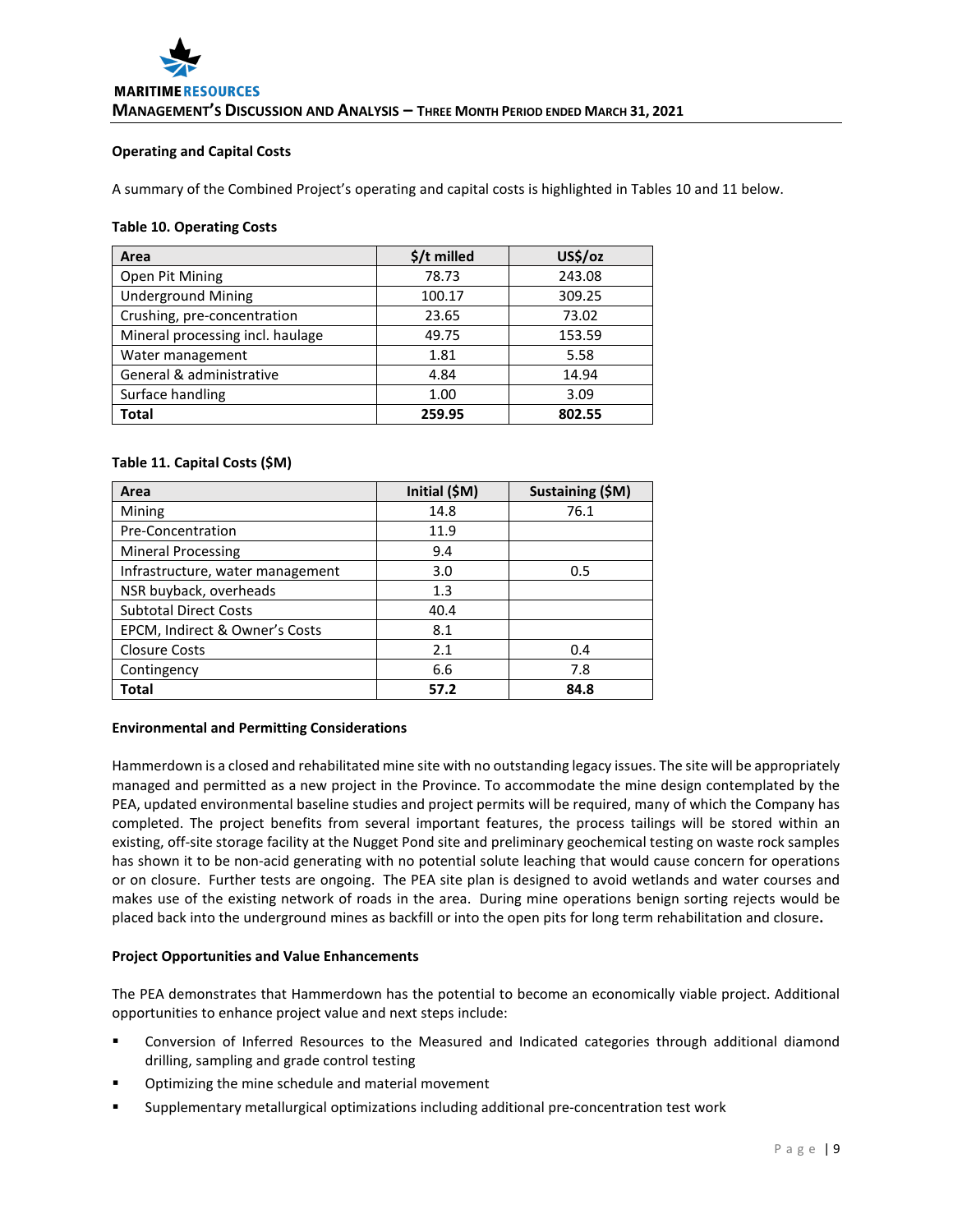

**MARITIME RESOURCES** 

**MANAGEMENT'S DISCUSSION AND ANALYSIS – THREE MONTH PERIOD ENDED MARCH 31, 2021**

- Geotechnical investigations to complement the current pit slope designs and underground openings
- Environmental baseline studies to support project permitting
- **Further optimization of water management and infrastructure designs**
- Potential for long term, sustainable use of waste rock as a construction aggregate material

# **Technical Report & Qualified Persons**

The Technical Report was filed on SEDAR on April 16, 2020 under the Company's profile. Readers are encouraged to read the Technical Report in its entirety, including all qualifications, assumptions and exclusions that relate to the Mineral Resource. The Technical Report is intended to be read as a whole, and sections should not be read or relied upon out of context. In accordance with NI 43-101, Larry Pilgrim, P.Geo. Project Manager for Maritime Resources, is the Qualified Person for the Company and has prepared, validated and approved the technical and scientific content of this MD&A.

Todd McCracken, P.Geo., Manager of Mining for WSP was responsible for the Mineral Resource estimate and the overall preparation of the PEA. Gordon Zurowski, P.Eng, Principal Mining Engineer for AGP, wasresponsible for mine capital and operating cost estimation and supervision of the mine design. Andy Holloway, P.Eng., Principal Mineral Process Engineer for AGP, was responsible for the metallurgical test work program and operating cost estimation and supervision of the process plant design. Robert Bowell, PhD, C.Chem, C.Geol, Corporate Consultant (Geochemistry and Geometallurgy) for SRK Consulting (UK), was responsible for the geochemistry program. Carolyn Anstey-Moore, M.Sc., M.A.Sc., P.Geo., Senior Environmental Geoscientist for GEMTEC Consulting Engineers and Scientists Limited., was responsible for the environmental baseline programs. Stacy Freudigmann, P.Eng., Principal at Canenco Consulting Corp., was responsible for the pre-concentration test work program and pre-concentration plant design and operating and capital cost estimation. Each of these individuals are independent Qualified Persons as defined by NI 43-101 and have reviewed and approved the contents of this MD&A.

The Company adheres to CIM Best Practices Guidelines in conducting, documenting, and reporting the exploration and development activities on its projects.

# **2021 OUTLOOK**

The Company's plans for 2021 will focus on advancing Hammerdown Gold Project towards a development decision later in the year following the completion of a feasibility study and receipt of the required permits and approvals. Exploration will remain a key focus for the Company as it tests several exciting new discoveries made in the latter part of 2020, including the Orion North Zone where the Company recently intersected 22.73 gpt Au over 0.44 m containing visible gold in drill hole BB-20-123.

Diamond drilling and regional exploration work will continue throughout the year targeting mineral resource growth at the Hammerdown Gold Project in the 1.5-kilometre gap between the Orion and Hammerdown deposits. Drilling will also test several newly identified airborne VTEM geophysical anomalies across the Hammerdown and Whisker Valley projects. Additional airborne ZTEM and ground-based EM surveys are also planned across all projects to further define drill targets.

Maritime continues to progress its environmental baseline studies and accelerate its engagement with the local communities and regulatory agencies to support the planned feasibility study and subsequent permitting in preparation for construction, pending a development decision.

Maritime is in the process of completing a Mineral Resource update, as well as technical studies to confirm ore sorting and metallurgical recoveries, geotechnical design parameters plus environmental baseline data gathering to support the feasibility study for the Hammerdown Gold Project.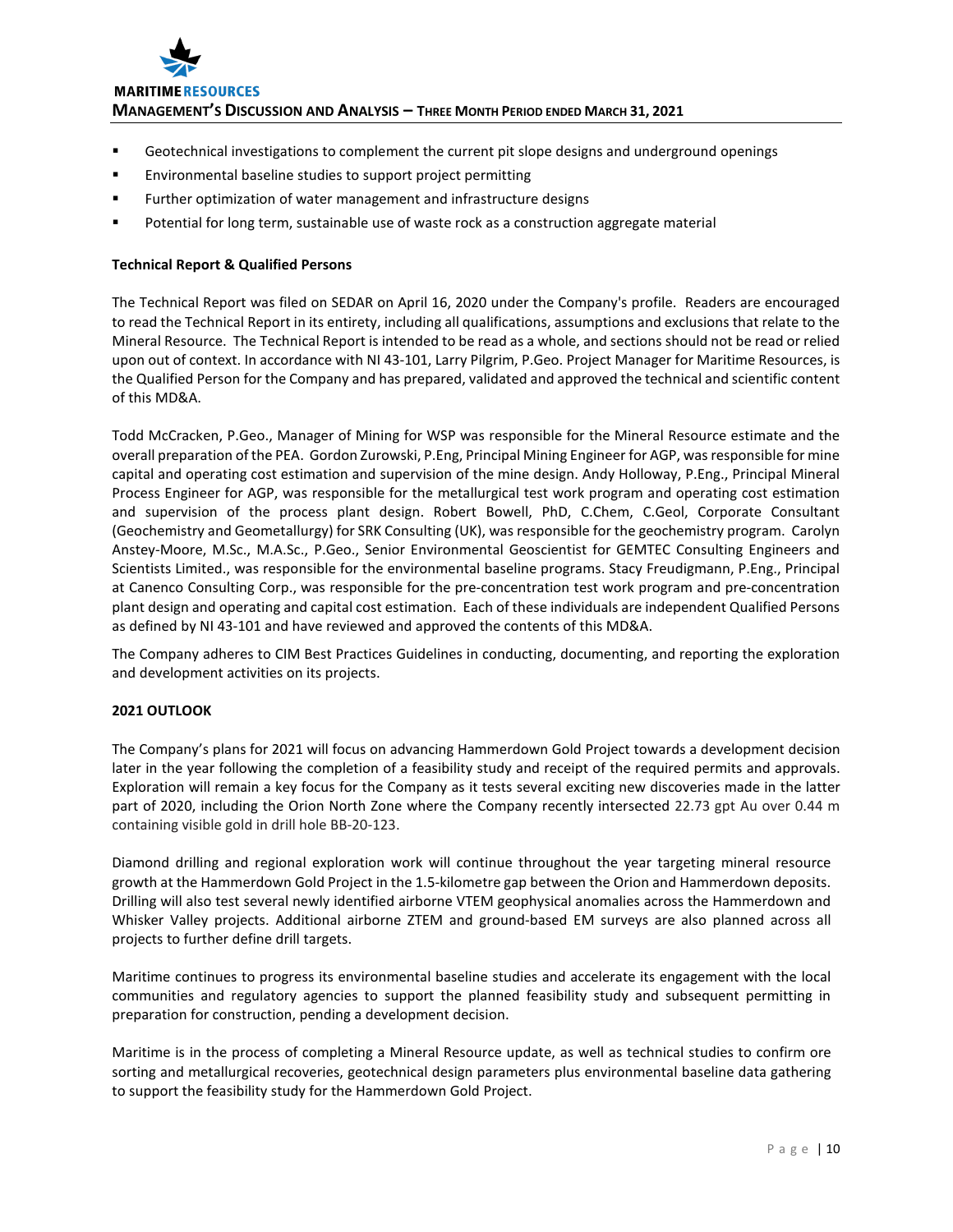# *2021 Exploration Plans*

# **Hammerdown Gold Project**

During 2021, Maritime's exploration activities will continue to focus on targets in and around the Hammerdown Gold Project, including the Orion satellite deposit, the Rumbullion, Golden Anchor and Lochinvar zones. Based on the PEA study and updated resource estimate, additional infill drilling was completed within the conceptual mine plan with the goal to convert Inferred Mineral Resources to the higher confidence Measured and Indicated Mineral Resource categories. The PEA study identified areas on surface for future waste rock storage and accordingly, during late 2020 and into 2021, a condemnation drill program is being carried out in these areas to ensure any potential mineralization would not be sterilized by a waste rock stockpile.

In response to the global health risks resulting from the COVID-19 pandemic, the Company introduced a number of measures to protect employees, their families, and surrounding communities. Maritimes COVID-19 protocols and procedures were based on the provincial health authorities' protocols and obtained approval from Newfoundland and Labrador's Occupational Health and Safety Division. The health and wellbeing of the Company's workforce and the communities in which it operates continues to be Maritime's top priority. The Company'slist of health and safety protocols including remote work wherever possible, self-assessment of COVID-19 symptoms, enhanced cleaning and hygiene practices, physical distancing and the increased reliance on technology such as hosting virtual meetings. As part of the health and safety protocols, the Company will continue to suspend all non-essential work at, and visits to, the Company's sites.

# **Regional Exploration**

Maritime's regional exploration activities in 2021 will include additional drill testing of the Orion Main Zone, Orion North and the Lochinvar BB-20-35 area. Numerous conductive zones identified by the recent airborne survey will also be tested. Ongoing interpretation of the VTEM data has identified a number of targets which have seen detailed ground EM follow-up surveys during the past few months. These include the Timber Pond gold/VMS prospect, Orion North area, Hammerdown North area, Birchy Island Pond North, along with, the Three Corner Pond and the Black Ridge areas. The airborne VTEM survey also identified weak conductive zones that may be chargeability anomalies. These weakly anomalous zones will see ground truthing in the 2021 exploration season with soil/till geochemistry, prospecting and mapping and ground geophysical IP surveys if required. Based on positive results, diamond drilling will be planned to further test these areas. The historical exploration database from the entire property area continues to be compiled into 3D visualization software. It is anticipated that the compilation and interpretation of the historical data with the new VTEM and magnetic surveys will generate additional exploration targets that will see ground follow-up prospecting, geochemical sampling and additional ground geophysics and drilling if required. For the 2021 exploration season, a large reconnaissance soil/till sampling is planned to cover areas where geological interpretations along with new airborne and historical compilations has determined that geochemical data is lacking. These surveys may define anomalous areas for follow-up mapping, prosecting and ground geophysics to further define drill targets. The historical compilation of data across all properties has also highlighted areas that will require follow-up with various surveys including geochemistry and geophysics.

The 2021 exploration plan will be an integrated strategy entailing advanced studies to determine the genetic aspects and characteristics of know mineralization. Lithogeochemical analysis will be used to determine the style and ore forming processes and help in understanding the tectonic and structural setting to define mineralizing environment so that models can effectively be applied. Lithogeochemistry can help to define if an area has the potential to host mineralization and focus exploration efforts for increased success. The lithogeochemical study will entail utilizing a portal XRF for on-the-spot analysis (drill core, soils, rocks), along with contracted laboratory scanning (partnership with CNA) and contractual work with experienced consultants (Dr. S. Piercey and Dr. D. Wilton). In till covered areas where outcrop is lacking, an in-house ground geophysical survey will be completed utilizing a Beep Mat (locates buried conductive/magnetic potentially mineralized outcrop or boulders) which can quickly cover extensive areas in a short period of time with real time results.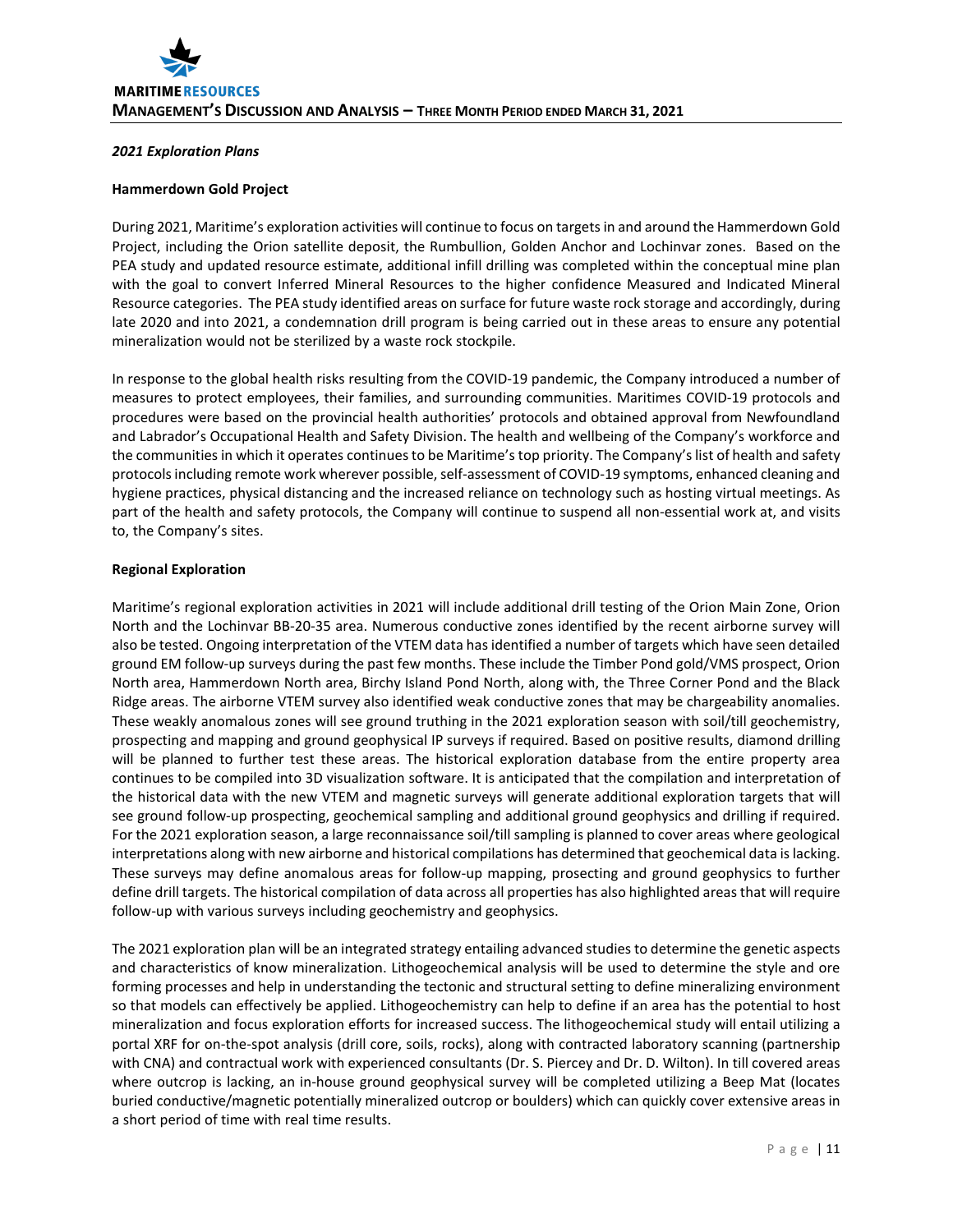# **EXPLORATION**

Maritime's Green Bay, Whisker Valley and Gull Ridge properties straddle two major fault systems, the Baie Verte Fault Line and the Green Bay Fault. It is believed that these regional fault structures and closely related splay faults played a significant role in the formation of gold and base metal mineralization in the area. The properties were selected to target the gold potential along this significant regional structural belt, that has juxtaposed a wide variety of rock types originating from a variety of depositional environments. The Baie Verte Peninsula properties include an association with a regional deep crustal fault zone and important conduits for gold bearing fluids. Gold mineralization is epigenetic, structurally-controlled and often associated with splays or secondary structures off regional-scale fault zones; and gold mineralization occurs in a wide range of rock types, and styles. During 2020, the Company staked an additional 92 claims totalling 2,300 hectares of prospective ground between the Hammerdown and Whisker Valley projects along the under explored Green Bay fault that lies proximal to the Company's Hammerdown and Orion gold deposits plus the Gary vein system at Whisker Valley. Staking of 41 claim units was also completed to the southwest of the Gull Ridge area where anomalous zones were determined from the recent VTEM survey. This staking, completed in late 2020 and early 2021, connected Maritime's exploration land package into one area totaling 36,900 hectares.

Maritime's exploration to date on its Green Bay and Whisker Valley projects has recognized the importance of these large-scale regional structures as the conduits for the localization and transport of mineralizing fluids and the secondary splay structures as a depositional environment for these gold rich fluids. This mineralizing system has been productive and formed the Hammerdown Mine gold deposit where high-grade gold and significant widths have been demonstrated. Similarities have also been recognized between the mineralization at Hammerdown with the gold mineralization discovered on Maritime's adjacent Whisker Valley Property.

The results achieved to date on the Whisker Valley and Gull Ridge properties have been encouraging. The 2020 exploration program on the Whisker Valley Property focused on determining the continuity of the Gary vein system to the Gold Pit showing a distance of approximately one kilometre to the east. The work entailed trenching, prospecting and diamond drilling. Additional drilling was completed to the north and west of the Gary Vein system based on historical geochemical, geophysical data and 2020 trenching in the area. In 2019, Maritime carried out an extensive exploration plan, focused on advancing major gold targets identified to date and regional property wide exploration to identify new targets that may have been overlooked as a result of the patchwork nature of the historical work. The 2019 program entailed geological and structural mapping, sampling, ground geophysics, trenching and diamond drilling. In July 2019, the Company completed a regional 1,934 line-km and high-resolution airborne gradient magnetic and VLF survey over the Green Bay, Whisker Valley and Gull Ridge properties to enhance the regional geological model and identify prospective corridors and locations for the next phases of detailed ground exploration, including soil geochemical sampling and ground IP surveys. In 2020 Maritime completed a deep seeking airborne VTEM survey which also included high-resolution airborne gradient magnetics. The VTEM survey highlighted a number of conductive zones that will require ground EM follow-up in 2021.

# **Green Bay Project**

Maritime's Green Bay Property in central Newfoundland and Labrador hosts the Company's gold and base metal deposits. The recently closed (2004) Hammerdown Mine includes the adjacent Rumbullion and Muddy Shag Gold deposits. The Orion Gold deposit is situated 1.5 km to the southwest and the Lochinvar base-precious metal VMS deposit is located one km east of Hammerdown.

The main Hammerdown deposit is cut off by a major fault and geological interpretations that currently favour that part of the deposit has been offset at depth. An exploration model has been developed to test for the extension of this deposit. The Rumbullion vein system extends for 800 m to the northeast of the current deposit area and represents a further opportunity to add new, shallow resources into the Hammerdown resource base. The optioning of the adjacent Inomin Resources property has added further potential for extension to the Rumbullion trend.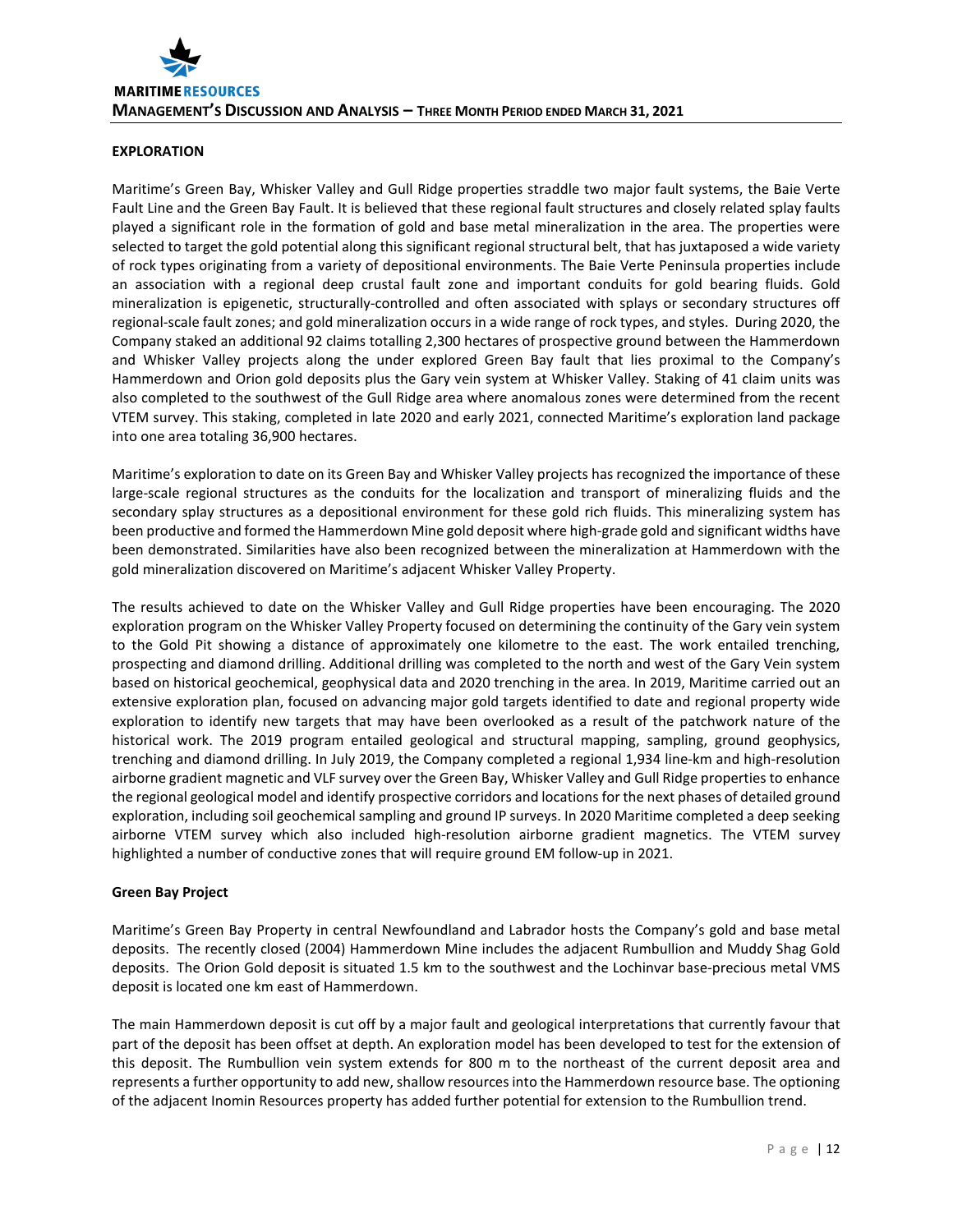# *Hammerdown 2019 - 2020 Drilling Programs*

Two diamond drill rigs were active at the Hammerdown Project completing an expanded, second phase 10,000 m infill and step out exploration program on key targets at all deposits including Hammerdown, Orion and the historic Golden Anchor and Lochinvar VMS deposit in 2020. Highlights include:

# **Hammerdown Gold Deposit**

- 9.46 gpt Au and 2.01 gpt Ag over 2.3 m, including 59.43 gpt Au and 45.90 gpt Ag over 0.4 m in drill hole MP-20-140
- 2.90 gpt Au and 1.24 gpt Ag over 31.0 m in drill hole MP-20-130
- 15.44 gpt Au and 1.39 gpt Ag over 4.71 m, including 354.8 gpt Au and 30.8 gpt Ag over 0.20 m in drill hole MP-20-113

# **Orion Gold Deposit**

- High grade interval of 26.2 gpt Au and 1.7 gpt Ag over 4.0 m, including 96.43 gpt Au and 5.97 gpt Ag over 1.1 m in newly identified structure in drill hole BB-20-116
- 1.78 gpt Au over 32.2 m, including 5.89 gpt Au over a width of 5.2 m starting 8.0 m below surface in drill hole BB-20-107
- 1.28 gpt Au and 0.24 gpt Ag over 25.8 m, including 3.93 gpt Au and 0.51 gpt Ag over 4.2 m in hole BB-20-99

# **Lochinvar VMS Zone**

 0.85 gpt Au, 150.9 gpt Ag, 0.73% Cu, 3.33% Pb and 7.62% Zn over 11.6 m, including 0.74 gpt Au, 210.7 gpt Ag, 2.03% Cu, 10.64% Pb and 23.83% Zn over 2.5 m in drill hole GA-20-25

Diamond drilling at the Orion deposit returned high grade gold values which are significantly higher than historical drilling in the area. Drill hole BB-20-116 intersected two sulphide rich quartz veins contained within a mafic schist zone that returned 26.2 gpt Au and 1.7 gpt Ag over a width of 4.0 m. Visible gold was noted in the mineralized core. It is not clear at this point if this high-grade intersection is the historical discovery zone or another parallel mineralized vein system. Further drilling is planned to determine the extent of the high-grade intersection. Earlier 2020 drilling at Orion also outlined two broader mineralized intersections than previously reported by historical drilling in the area. Drill hole BB-20-99 intersected 1.28 gpt Au and 0.24 gpt Ag over a width of 25.5 m, including 3.93 gpt Au and 0.51 gpt Ag over 4.32 m and drill hole BB-20-107 intersected a near surface interval of 1.78 gpt Au over 32.2 m, including 5.89 gpt Au over a width of 5.19 m. These wider mineralized intersections were a result of a more thorough sampling protocol than historical work and serve to highlight the potential for wide sections of lower grade mineralized sections in the deposit that may be conducive to open pit mining.

Shallow, wide disseminated gold mineralization was encountered within Hammerdown's newly defined Wisteria Zone located within the Preliminary Economic Assessment (PEA) open pit mine plan including:

- 31.0 m @ 2.90 gpt Au and 1.24 gpt Ag in drill hole MP-20-130
- 25.2 m @ 1.62 gpt Au and 0.58 gpt Ag in drill hole MP-20-126
- 22.0 m @ 1.45 gpt Au and 0.38 gpt Ag in drill hole MP-20-127

Drilling below the PEA open pit mine plan encountered high-grade mineralization in drill hole MP-20-113 with 4.71 m @ 15.44 gpt Au and 1.39 gpt Ag, including 354.8 gpt Au and 30.1 gpt Ag over 0.20 m. Initial infill drilling at the Orion deposit intersected 7.62 m @ 2.25 gpt Au and 0.72 gpt Ag with visible gold in drill hole BB-20-98.

The Company's exploration programs at Hammerdown continue to demonstrate the high-grade nature of the Project, including the new Wisteria Zone where drilling has intersected wide intervals of gold and silver mineralization outside of the current mineral resource and within the PEA open pit shell. The results are encouraging and introduce a new chapter at the project that is different than the narrow vein system that is normally encountered.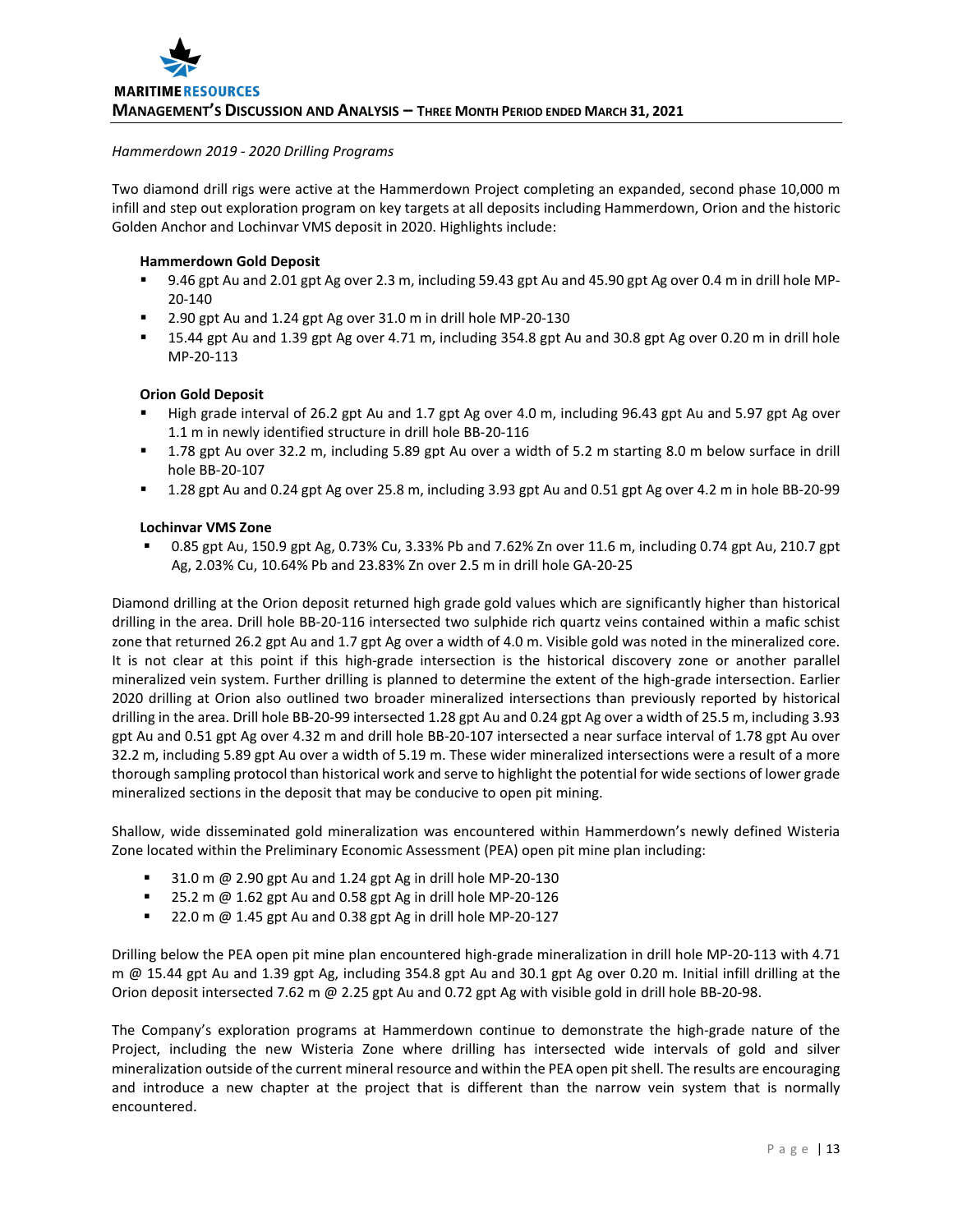

The Wisteria Zone is a broad mineralized shear zone located near the juncture of the Captain Nemo and the Rumbullion Fault zones and has been redefined by more current drilling campaigns at Hammerdown. Mechanical trenching in 2020 by Maritime has exposed a strongly sheared and altered felsic/mafic volcanic assemblage with imbedded Quartz Feldspar Porphyry (QFP) and Hammerdown style quartz/sulphide veins along with broad zones of finely disseminated and mm scale veins all of which have returned significant gold grades. Drill results from MP-20- 130, MP-20-126 and MP-20-127 returned 31.0 m @ 2.90 gpt Au and 1.24 gpt Ag, 25.2 m @ 1.62 gpt Au and 0.58 gpt Ag, and 22.0 m @ 1.45 gpt Au and 0.38 gpt Ag respectively.

Structural mapping was completed at the Wisteria trenching and further drilling is planned. The broad intersections are located on the south side of the PEA open pit design where the Captain Nemo and Rumbullion faults converge. To date there has been limited sampling in this area of the Project and the recent drill results present an exciting opportunity for a bulk tonnage resource in this area. These latest drill intercepts lie outside the PEA Mineral Resource and have consistent mineralization over tens of metres.

During the 2020 drill program, the fifth highest grade gold intersection ever recorded at the Hammerdown Gold Project, assaying 354.8 gpt Au over 0.20 m was reported in drill hole MP-20-113. This interval is interpreted to be a new vein located outside of the existing PEA mineral resource and below the open pit on the north side of the deposit.

To date a total of 17,981 m have been completed on the Hammerdown and accompanying deposits including 4 stepout exploration holes. The infill drilling targeted the Inferred Resource wireframes of both the Hammerdown and Rumbullion deposits within the conceptual mine pit shell. The results will be used to re-define and confirm the Inferred Mineral Resource shapes and convert to Measured and Indicated classifications. The infill drilling results intersected the extensive gold bearing vein system in both deposits. The Company's press releases from July 2020 onwards include drilling results and highlights combined with a discussion of the results.

The 2020 grade control holes were designed to define the continuity of near surface high-grade mineralization in the core of the proposed PEA conceptual open pit design. All holes were drilled from north to south on approximately 6 m spaced sections and 10 m spacing on the sections to follow the vein from surface down to 50 m depth, some holes being extended to intersect additional veins below. The grade control holes all intersected the veins at the targeted depth and many also intersected additional gold bearing veins above and/or below the targeted veins.

The 2019 infill program was completed with a total of 19 diamond drill holes for 3,562 m within the Hammerdown and Rumbullion deposit areas. The purpose of the 2019, and 2018, infill programs was to fill in specific gaps in the data in order to convert additional resources into the higher confidence Measured and Indicated Mineral Resource categories from Inferred.

The 2019 infill drilling of the Inferred Mineral Resources at the Hammerdown gold deposit was successful in defining the continuity of a number of the gold veins in the hanging wall and footwall to the historical mining, as well as continuity of the vein system below the mined-out areas. It is important to note as well that the 2019 drilling also intersected an intensely altered and mineralized unit referred to as a sheared felsic volcanic (SFV). The SFV unit was also sampled in the 2018 drilling campaign and returned gold grades up to 3.54 gpt Au over 2.63 m (see June 4, 2018 press release). These lower grade intersections are significant in that they are close to surface. Historically this unit was overlooked and was not included in the Mineral Resources and may add additional ounces to the current Hammerdown resource.

During the third quarter of 2018, the Company finalized an Option to Purchase Agreement with Inomin Mines Inc. to earn a 100% interest in a property comprised of two separate claim blocks consisting of a total of 129 claim units covering over 3,225 hectares (the "King's Point Property"). The King's Point Property covers geological extensions to the Company's Hammerdown gold deposit that host a number of high-grade gold veins and base metal occurrences.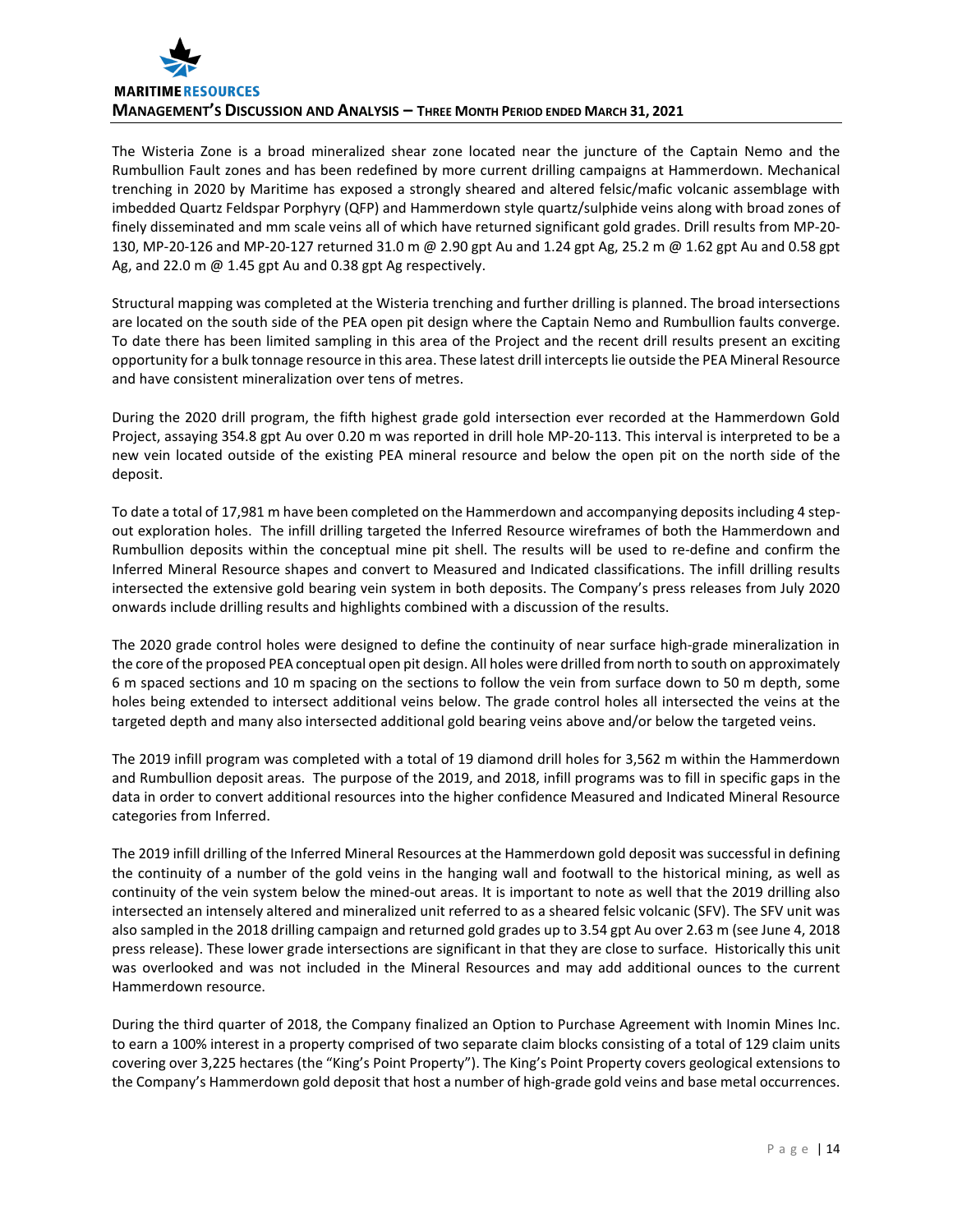The northern claim block is located within two km of the Hammerdown gold deposit. This property covers known extensions of the gold bearing deformation zone that host the Hammerdown and Orion deposits including several narrow gold vein intercepts within the Golden Anchor prospect. These veins are similar to the Hammerdown veins with historic samples assaying up to 3 gpt Au and have never been followed up. Under the terms of the agreement Maritime will earn 100% interest in the Inomin property over a 3-year period by spending \$600,000 making cash payments totalling \$300,000 and issuing 2,000,000 shares of Maritime in accordance with the following schedule:

|                    |                |                      | <b>Minimum required</b> |
|--------------------|----------------|----------------------|-------------------------|
|                    | Cash           | <b>Common shares</b> | exploration expenditure |
|                    |                | #                    |                         |
| Upon approval      | 25,000 (paid)  | 500,000 (issued)     |                         |
| September 17, 2019 | 50,000 (paid)  | 500,000 (issued)     | 75,000 (incurred)       |
| September 17, 2020 | 100,000 (paid) | 500,000 (issued)     | 150,000 (incurred)      |
| September 17, 2021 | 125,000        | 500,000              | 375,000                 |
|                    | 300,000        | 2,000,000            | 600,000                 |

The Company completed prospecting, geochemical sampling and mapping at the King's Point Property, mainly on both the historical target as well as new areas in 2019 and an airborne geophysics survey will be conducted in 2020.

On January 22, 2020, the Company entered into an option agreement to earn a 100% interest in the Sprucy Pond property ("Sprucy Pond"), which is contiguous to the Hammerdown project, under the following terms:

|                | Cash          | <b>Common shares</b> |
|----------------|---------------|----------------------|
|                |               | #                    |
| Upon approval  | 10,000 (paid) | 250,000 (issued)     |
| March 10, 2021 | 20,000 (paid) | 250,000 (issued)     |
| March 10, 2022 | 30,000        | 250,000              |
|                | 60,000        | 750,000              |

The 6.25 km<sup>2</sup> Sprucy Pond consists of 25 claim units owned by United Gold and G2B Gold Inc. on a 50/50% basis. Historical work on Sprucy Pond has uncovered abundant angular gold bearing quartz-pyrite float, bearing a strong resemblance to the Hammerdown high grade gold-quartz sulfide veins. With the Sprucy Pond option, the Company increases its land position a further 2.5 km east along the Hammerdown mineralized/structural trend. The Sprucy Pond project is subject to a 1.0 % NSR of which 50% can be purchased for \$500,000.

# **Whisker Valley Project**

The Whisker Valley project is comprised of 33 licenses, 610 claim units and 15,250 hectares and is located 10 km northwest of the Company's high-grade Hammerdown Gold Project. In August 2019, the Company staked an additional 188 mineral claims, or 47 km<sup>2</sup>, both along strike to the northeast and to the southwest. The Company currently holds 216 square km<sup>2</sup> along a strike length of 31.5 km of the favourable geology that is host to numerous gold prospects and showings.

Two mineralized corridors define the abundance of gold mineralization discovered to date on the Whisker Valley Property, the Whisker Valley Trend and the Middle Arm Fault Trend. The Whisker Valley mineralized corridor occurs within a north-south trending erosional window exposing Burlington Granodiorite between rhyolitic and felsic tuffaceous units of the younger King's Point Volcanic Complex to the east and west. A significant number of gold bearing quartz veins and abundant mineralized float have been discovered along this north south corridor covering an area 3 km north-south by 1.5 km east-west. It is believed that the mineralized corridor continues further to the north and south along the exposed Burlington Granodiorite window.

The Gary gold-bearing quartz vein system is the most significant discovery to date on the property. Trenching has exposed the east-west trending vein system for a distance of 320 m and it remains open in both directions. Historical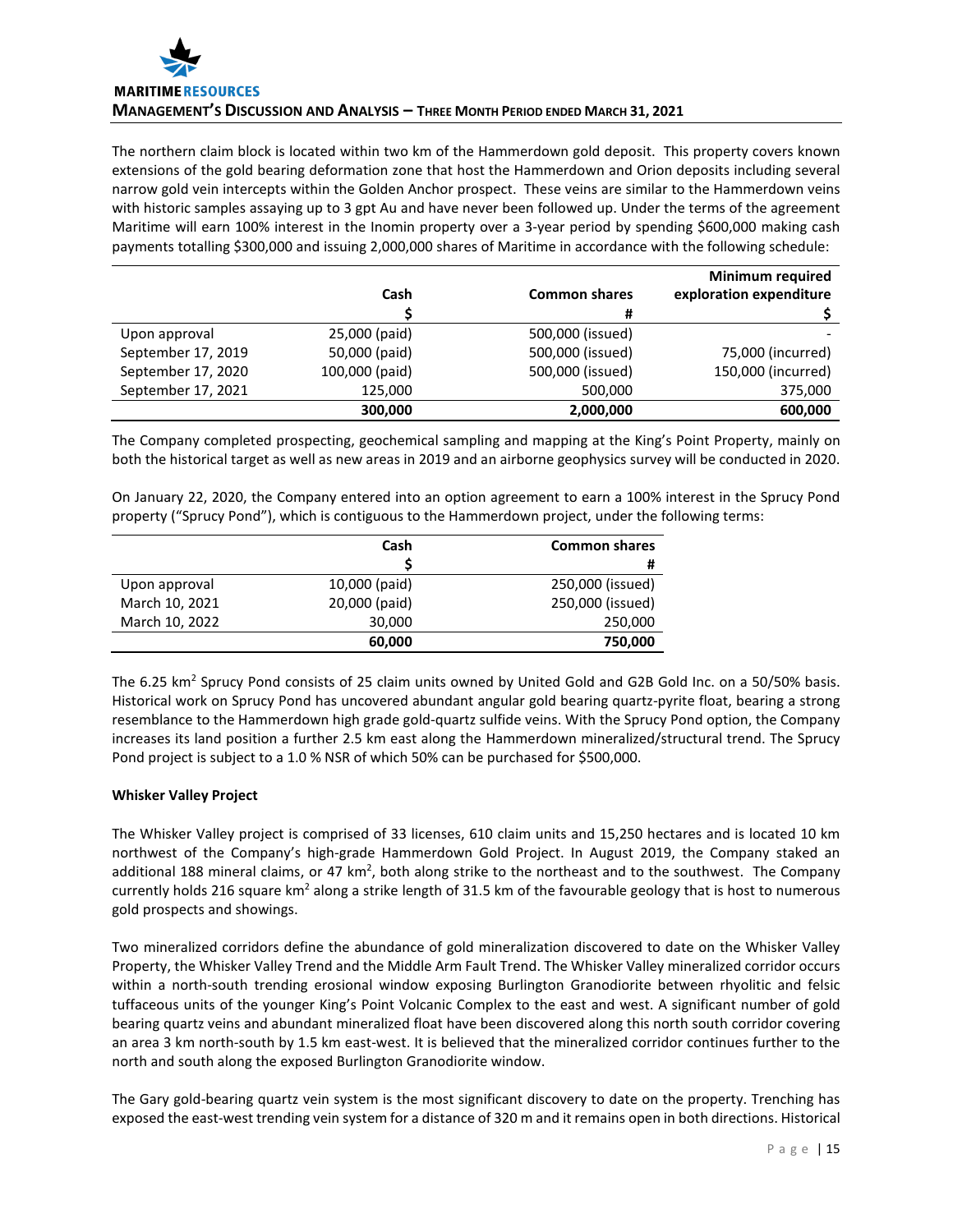

drilling and four holes completed by the Company in 2018 have tested the vein system to a vertical depth of 70 m beneath the trenched area and it remains open at depth. Several stacked quartz veins define the Gary Vein system along much of the 320 m long trenched area, with individual vein widths averaging between 0.3 m and 1 m. Total sulfide content varies between 10% and 30% and is dominated by pyrite with locally abundant chalcopyrite, galena and sphalerite. Systematic channel sampling along the Gary Vein trench have demonstrated continuity of significant gold mineralization along its 320-m exposed length and over potentially mineable widths. Visible gold has been discovered in numerous locations along the trenched area.

Maritime completed 3,436 meters of drilling on the Whisker Valley Property in 2020. The drilling tested the area between the Gary Vein system and the Gold Pit, along with additional drilling that tested highly prospective gold bearing zones on the property, following up on the encouraging results from work completed in 2019. The drilling focused on extending the Gary Vein system to the east toward the Gold Pit showing, while additional drillholes were targeted to test geochemical and geophysical anomalies with accompanying historical showings to the west and north of the Gary Vein system. In 2020, trenching was completed in the areas of the Gold Pit showing where historical work exposed high grade veins similar to the Gary Vein system one kilometre to the west. Other trenches were completed north of the Gary Vein system testing coincident geochemical and geophysical anomalies in areas of known showings. A total of 532 soil samples were collected on a reconnaissance grid covering a magnetic low south of the Gary Vein/Gold Pit trend.

Exploration work over the past two of years has resulted in applying a new model to the gold mineralization at the Whisker Valley Property. Observations by outside consultants, as well as the Company's in-house exploration team have determined that the broad mineralized gold system at the Gary Vein area may be a related to a large porphyry intrusion with accompanying gold/base metal mineralization and accompanying alteration haloes. Property scale lithogeochemical studies are planned to advance this model in 2021.

The Company recently completed a property scale airborne VTEM geophysical survey. The survey is deep seeking and accumulated the conductive properties of the underlying rock which highlights anomalous areas of massive sulphide style mineralization and deep structures that may be related to a VMS or porphyry style mineralization.

In 2019, Maritime's prospecting team identified a significant new mineralized boulder field located approximately 1.2 km east of the exposed Gary Vein system. A total of 30 angular float samples returning assays between 1.0 and 83.8 gpt Au (average 15.45 gpt Au) were collected in this area and resemble Gary Vein-style mineralization. However, based on the angularity of the float samples, it is believed that they were locally derived and represent an undiscovered proximal bedrock source.

The epigenetic gold-bearing quartz veins at Whisker Valley are of similar style to that seen at Hammerdown. The east-west trend of the Gary quartz vein system and other veins identified along the Whisker Valley mineralized corridor are identical to the trend of the strongest gold vein development at Hammerdown and represents a new target direction to explore for gold deposits in this region.

The Middle Arm Fault mineralized corridor forms an approximate 10 km long by 1 km wide northeast trending curvilinear belt extending northeastward from the west-central part of the property at Micmac Lake. The Micmac-Flatwater Fault and Middle Arm Fault appear to define the northwest boundary of the mineralized corridor. Historical exploration has identified significant gold mineralization along this trend with the majority of the work being focused along the eastern side of Micmac Lake. Abundant gold bearing quartz-sulfide veins, high grade mineralized float and significant coincident gold-in-soil and geophysical anomalies occur in this area.

In 2019, the Company completed an extensive soil sampling program which resulted in the discovery of a 1.6 km long by 0.4 km wide gold-in-soil anomaly located south of Strugglers Pond and within the Middle Arm Fault mineralized corridor. A trenching program was carried out to locate the bedrock source of the gold-in-soil anomaly. Trench 12, located at the western end of the soil anomaly, was successful in exposing a portion of the Middle Arm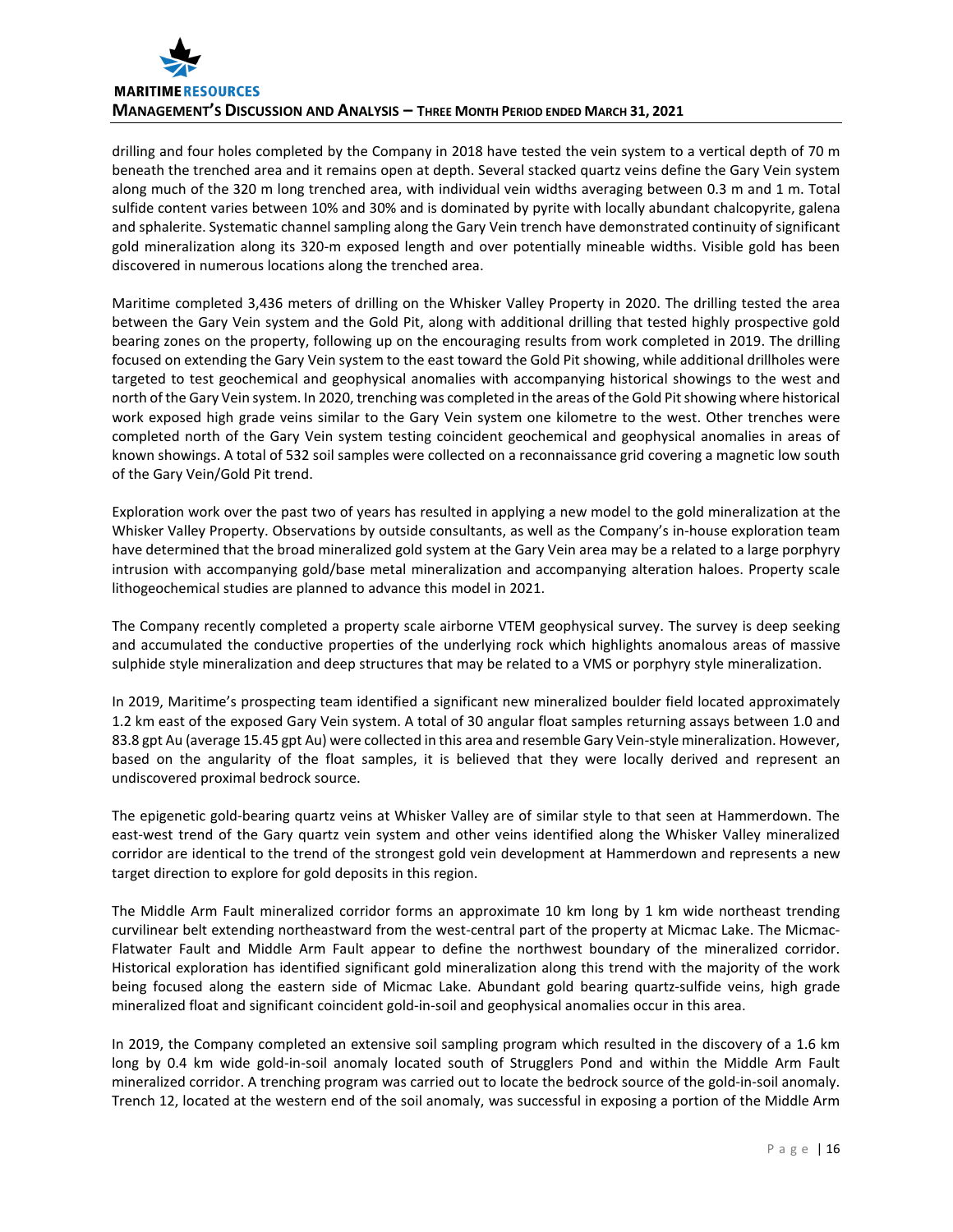

fault comprising of brecciated granodiorite and pyritized quartz veins at this location. Channel sampling across the zone retuned 2.27 gpt Au over 3.1 m.

Gold mineralization discovered to date along the Middle Arm Fault mineralized corridor occurs within northnortheast trending quartz-sulfide veins and associated brecciated zones hosted by mafic volcanic units of the Micmac Lake Group and by the Burlington Granodiorite. A 2011 drill hole conducted by an earlier operator in the Micmac Lake area discovered a new gold zone that returned 3.15 gpt Au over 3.2 m within a mafic dominated breccia zone containing pyrite, galena, sphalerite and chalcopyrite mineralization. In addition, a narrow quartz vein located above the breccia zone and drilled partially down dip returned 14.23 gpt gold over 1.2 m. Both these intersections are within a 2.4-metre core length of each other and are separated by a mafic dyke. This zone has only seen one drill hole to date.

The Whisker Valley Property exhibits significant gold discovery potential. Maritime has a drilling and trenching dominated exploration program in progress, focusing on: 1) the Gary Vein system, 2) the significant number of under-explored gold targets identified to date on the property and 3) outward exploration to locate new gold targets.

# *Whisker Valley Option Agreements*

On February 27, 2017, the Company entered into an agreement to acquire a 100% interest in the Whisker Valley Property in the Baie Verte mining district of Newfoundland and Labrador, Canada, under the following terms:

|                |               |                      | <b>Minimum required</b> |
|----------------|---------------|----------------------|-------------------------|
|                | Cash          | <b>Common shares</b> | exploration expenditure |
|                |               | #                    |                         |
| Upon approval  | 25,000 (paid) | 100,000 (issued)     |                         |
| March 22, 2018 | 20,000 (paid) | 150,000 (issued)     | 100,000 (incurred)      |
| March 22, 2019 | 30,000 (paid) | 200,000 (issued)     | 250,000 (incurred)      |
| March 22, 2020 | 50,000 (paid) | 250,000 (issued)     | 300,000 (incurred)      |
| March 22, 2021 | 75,000 (paid) | 300,000 (issued)     | 500,000 (incurred)      |
| March 22, 2022 | 100,000       | 500,000              | 500,000                 |
|                | 300,000       | 1,500,000            | 1,650,000               |

The Company is required to make an additional payment to the optionors of \$50,000 on each of the first, second and third anniversary upon full exercise of its option having issued all of the payments and shares and incurred all of the expenditures. The property is subject to a 2.5% NSR, of which 1% can be purchased for \$1,000,000 on or before the end of the second anniversary of commencement of commercial production.

The Company added to the Whisker Valley project by exercising its option in full to acquire 100% interest in the Strugglers Pond property in Newfoundland and Labrador, Canada (contiguous to Whisker Valley), under the following terms:

|                   |               |                      | <b>Minimum required</b> |
|-------------------|---------------|----------------------|-------------------------|
|                   | Cash          | <b>Common shares</b> | exploration expenditure |
|                   |               | #                    |                         |
| Upon approval     | 2,000 (paid)  | 10,000 (issued)      | 5,000 (incurred)        |
| December 27, 2018 | 3,000 (paid)  | 15,000 (issued)      | 25,000 (incurred)       |
| December 27, 2019 | 10,000 (paid) | 25,000 (issued)      | 50,000 (incurred)       |
| December 27, 2020 | 15,000 (paid) | 50,000 (issued)      | 120,000 (incurred)      |
|                   | 30,000        | 100,000              | 200,000                 |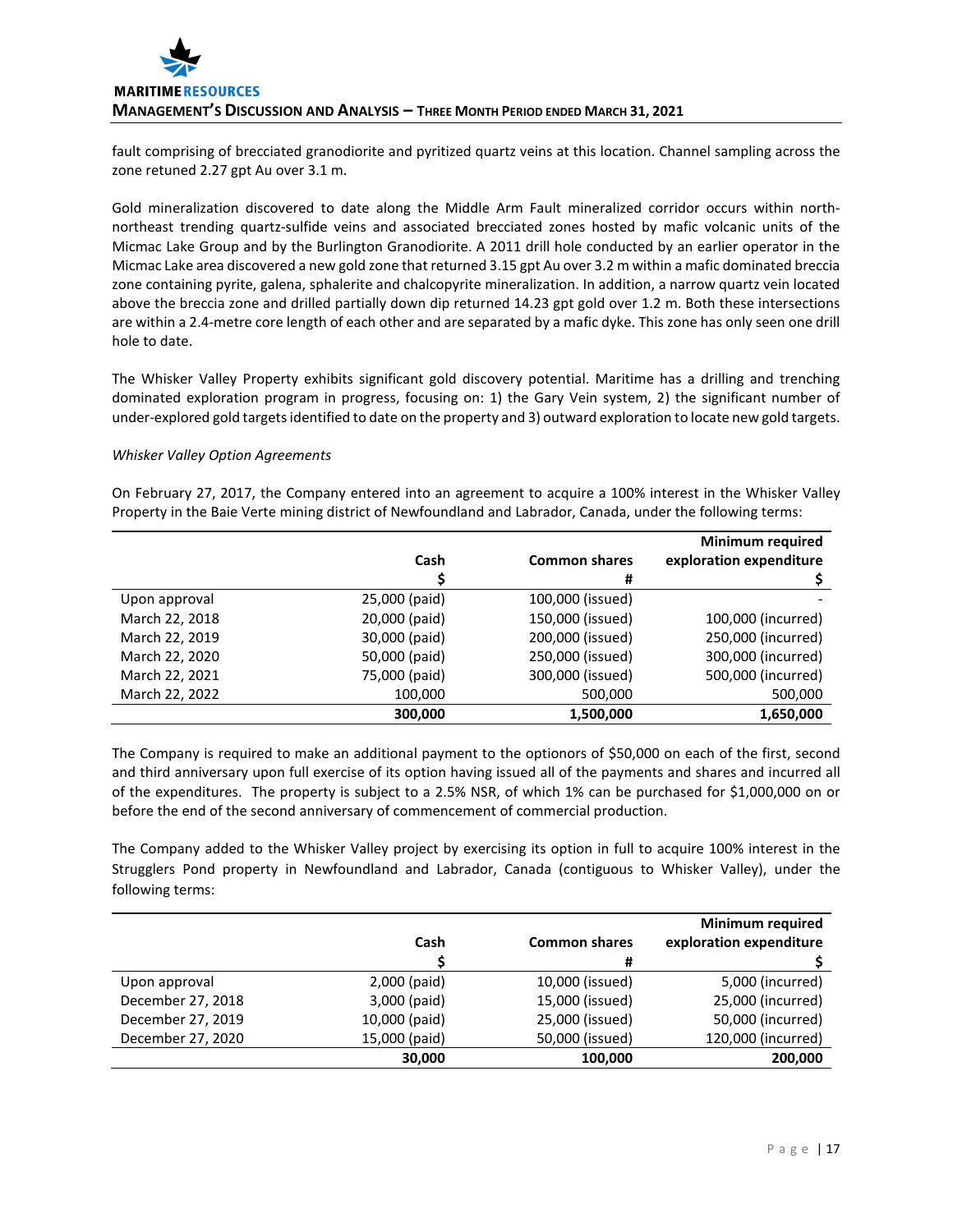The Company exercised its option in full to acquire 100% interest in the El Strato property in Newfoundland and Labrador, Canada (contiguous to Whisker Valley) under the following terms:

|                   | Cash          | <b>Common shares</b> |
|-------------------|---------------|----------------------|
|                   |               | #                    |
| Upon approval     | 5,000 (paid)  | 250,000 (issued)     |
| November 23, 2018 | 10,000 (paid) | 250,000 (issued)     |
| November 23, 2019 | 25,000 (paid) | 250,000 (issued)     |
|                   | 40,000        | 750,000              |

The Strugglers Pond and El Strato properties are subject to separate 2% NSR royalties, of which 1% can be purchased for \$1,000,000 on or before the end of the second anniversary of commercial production.

# **Gull Ridge Project**

In January 2021, the Company staked additional claims to the south of the new Gull Ridge project area comprised of 2,300 hectares on 92 claim units situated in the southern part of the Baie Verte Peninsula. The Gull Ridge Property has been recognized by Maritime as a significantly underexplored target area for base and precious metals. In 2021, the Company intends to define drill targets at Gull Ridge using the VTEM and magnetic survey data and detailed ground EM surveys; complete reconnaissance scale mapping along with soil sampling and prospecting; and, carry out IP geophysical surveys in select areas pending positive results and diamond drilling if required.

# **FINANCIAL POSITION**

# **Cash**

Cash totaled \$10,326,517 as at March 31, 2021, compared to \$6,418,616 as at December 31, 2020. The increase in cash was mainly due to bought deal private placement financing which closed March 22, 2021 partially offset by expenditures on the Company's exploration activities and the Hammerdown feasibility study and permitting activities, corporate general and administrative expenses. The Company's Canadian cash are held on deposit or in highly liquid, fully redeemable Guaranteed Investment Certificates with a major Canadian bank.

# **Receivables**

Receivables of \$258,247 as at March 31, 2021, compared to \$340,039 as at December 31, 2020 related mainly to input sales tax.

# **Property and equipment**

|                                    |                     | <b>Furniture</b> |                 |                    |              |
|------------------------------------|---------------------|------------------|-----------------|--------------------|--------------|
|                                    | <b>Right of use</b> | and              |                 | <b>Exploration</b> |              |
|                                    | assets              | Leaseholds       | <b>Vehicles</b> | Equipment          | <b>Total</b> |
|                                    | ċ                   | \$               |                 | \$                 |              |
| Net book value - December 31, 2019 | 14,937              |                  | 26,222          |                    | 41.159       |
| <b>Additions</b>                   | 47,074              | 13,210           |                 |                    | 60,284       |
| Depreciation                       | (16,898)            |                  | (10,151)        |                    | (27,049)     |
| Net book value - December 31, 2020 | 45,113              | 13,210           | 16,071          |                    | 74,394       |
| Additions                          |                     | 12,481           |                 | 11,200             | 23,681       |
| Depreciation                       | (5,885)             | (1, 427)         | (2,537)         | (1,050)            | (10,899)     |
| Net book value - March 31, 2021    | 39,228              | 24.264           | 13.534          | 10.150             | 87.176       |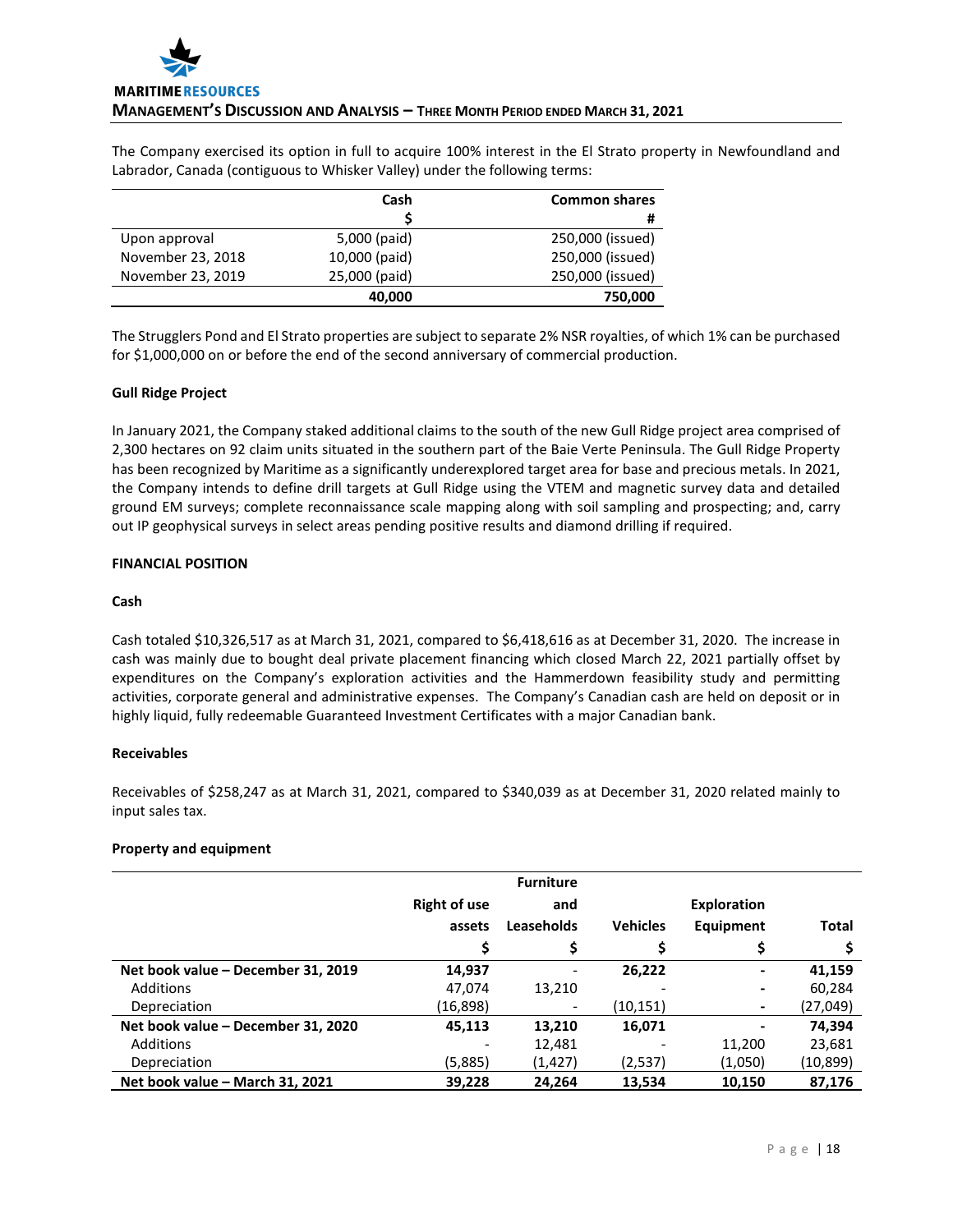# **Mineral properties**

Expenditures incurred on the Company's Green Bay, Whisker Valley and Gull Ridge properties, follow:

|                                     | <b>Green Bay</b> | <b>Whisker Valley</b> | <b>Gull Ridge</b> | <b>Total</b> |
|-------------------------------------|------------------|-----------------------|-------------------|--------------|
|                                     |                  | Ş                     | Ş                 | \$           |
| Balance, December 31, 2019          | 10,170,005       | 1,687,370             | 69,007            | 11,926,382   |
| Acquisition costs - cash            | 861,880          | 58,500                |                   | 920,380      |
| Acquisition costs - shares          | 98,750           | 21,000                |                   | 119,750      |
| <b>Exploration expenses:</b>        |                  |                       |                   |              |
| Drilling and assaying               | 2,480,668        | 481,489               |                   | 2,962,157    |
| Geology                             | 886,689          | 359,648               | 1,994             | 1,248,331    |
| Geophysics                          | 38,552           |                       |                   | 38,552       |
| Property                            | 100,381          | 13,395                |                   | 113,776      |
| Pre-feasibility study update        | 1,314,025        |                       |                   | 1,314,025    |
| Permitting                          | 70,979           |                       |                   | 70,979       |
|                                     | 5,851,924        | 934,032               | 1,994             | 6,787,950    |
| Less: Recoveries and grants         | (82, 800)        |                       |                   | (82, 800)    |
| Net additions                       | 5,769,124        | 934,032               | 1,994             | 6,705,150    |
| Balance, December 31, 2020          | 15,939,129       | 2,621,402             | 71,001            | 18,631,532   |
| Acquisition costs - cash            | 20,000           | 75,000                | 2,665             | 97,665       |
| Acquisition costs - shares          | 30,000           | 43,500                |                   | 73,500       |
| <b>Exploration expenses:</b>        |                  |                       |                   |              |
| Drilling and assaying               | 778,690          | 165,168               | 107               | 943,965      |
| Geology                             | 235,110          | 59,514                | 6,244             | 300,868      |
| Geophysics                          | 196,890          | 128,865               | 54,654            | 380,409      |
| Feasibility study                   | 274,563          |                       |                   | 274,563      |
| <b>Environmental and Permitting</b> | 128,727          | 3,024                 |                   | 131,751      |
| Net additions                       | 1,663,980        | 475,071               | 63,670            | 2,202,721    |
| Balance, March 31, 2021             | 17,603,109       | 3,096,473             | 134,671           | 20,834,253   |

Subsequent to March 31, 2021 and during the year ended December 31, 2020, the Company received \$76,500 and \$82,800, respectively, pursuant to an application made with the Government of Newfoundland and Labrador in respect of the Newfoundland and Labrador Mineral Incentive Junior Exploration Assistance Program (JEAP) grant for exploration conducted during 2020 and 2019, respectively.

The Company has provided deposits totalling \$186,081 (2020 - \$nil) to vendors as advance payments for services to be provided on the Green Bay, Whisker Valley and Gull Ridge properties.

# **Accounts payable and other liabilities**

As at March 31, 2021, accounts payable and accrued liabilities were \$1,045,077 (December 31, 2020 – \$1,015,603) and relate mainly to activities at the Company's exploration projects during the period.

# **Private placements and flow-through premium liability**

 On March 22, 2021, the Company completed a brokered private placement of 38,500,000 common shares on a flowthrough basis at a price of \$0.1794 per flow-through common share for gross proceeds of \$6,906,900. The private placement was completed by a syndicate of agents led by Canaccord Genuity Corp. ("CG") and including Dundee Goodman Merchant Partners ("DGMP"), a division of Goodman & Company, Investment Counsel Inc., Sprott Capital Partners LP ("Sprott") and iA Private Wealth Inc. (collectively, the "Agents").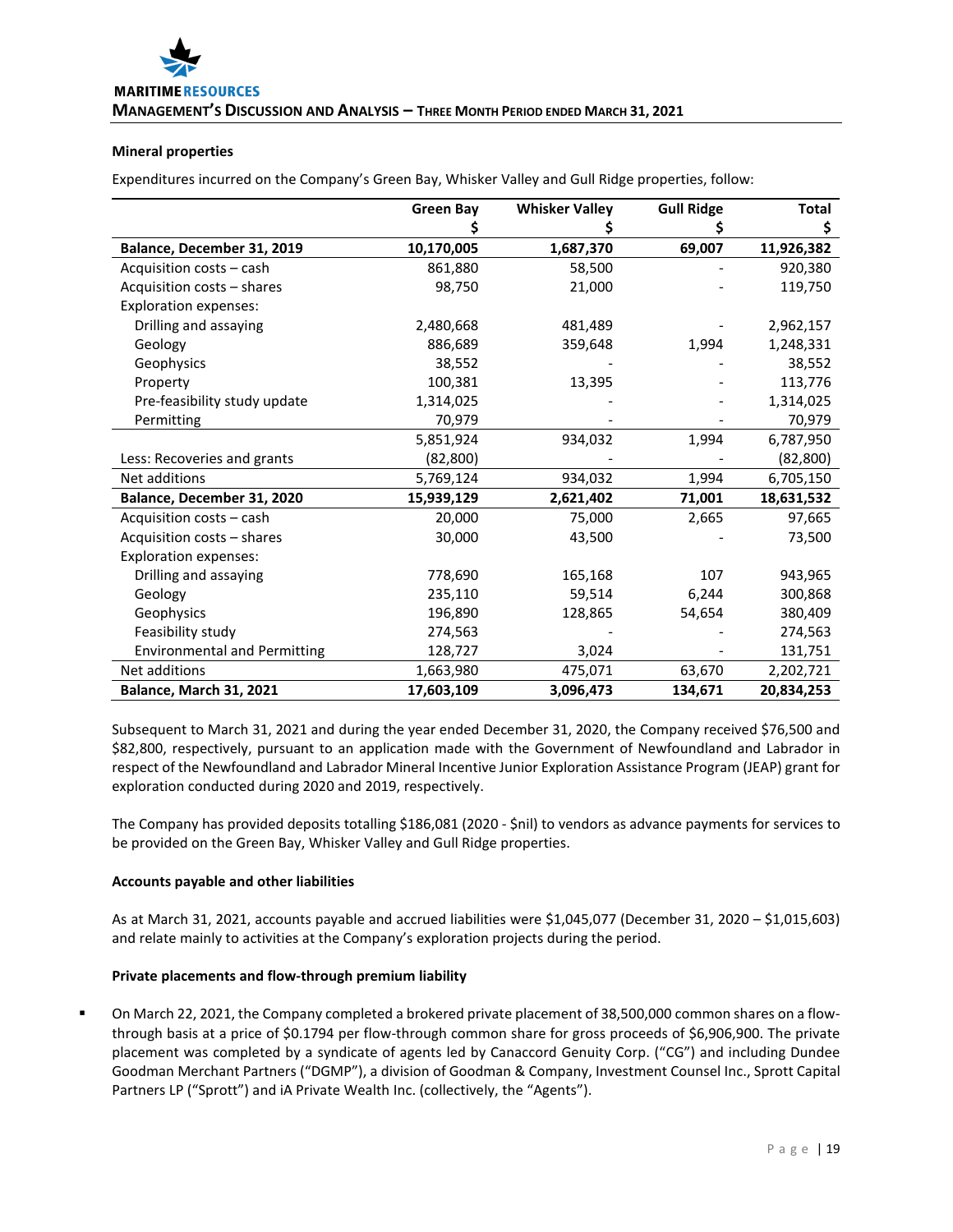

In connection with the closing of the private placement, the Company paid to the Agents a cash fee of \$414,414 of the aggregate gross proceeds raised pursuant to the offering and issued an aggregate of 2,310,000 non-transferable compensation warrants with each compensation warrant being exercisable into one common share at a price of \$0.1794 per common share until March 22, 2023 with a fair value of \$131,670. The flow-through shares were issued at a premium of \$1,324,400 and require the Company to incur eligible Canadian exploration expenditures of \$6,906,900 before December 31, 2022. Legal, regulatory and other cash costs associated with the private placement totalled \$212,134.

 On August 21, 2020, the Company closed a "bought deal" private placement and issued 43,367,550 common shares of the Company at a price of \$0.15 per common share, and 11,000,000 common shares issued on a flow-through basis at a price of \$0.20 per flow-through share for aggregate gross proceeds of \$8,705,133. The flow-through shares were issued at a premium of \$550,000. Pursuant to the Company incurring eligible flow-through expenditures, the flow-through premium liability has been reduced to \$203,613 and \$346,387 was recognized into income during the year ended December 31, 2020.

The private placement was completed by a syndicate of underwriters led by Sprott and including Dundee Goodman Merchant Partners, Industrial Alliance Securities Inc., CG, Cormark Securities Inc., Stifel GMP and Raymond James Ltd. Dundee Resources Limited, an affiliate of DGMP and an "interested party" of the Company, subscribed for 9,455,000 common shares under the offering for an aggregate subscription price of \$1,418,250. A cash finder's fee was paid and 1,013,208 broker warrants were issued, to DGMP. As a result of the closing of the private placement, Dundee Resources Limited now owns 55,743,419 common shares of Maritime, representing an approximate 18.47% interest on an undiluted basis.

In connection with the closing of the private placement, the Company paid a cash fee of 6% totalling \$496,181 of the aggregate gross proceeds raised pursuant to the offering, with the exception of certain proceeds from the sale of the securities to certain specified persons. The Company issued an aggregate of 3,087,873 non-transferable broker warrants, with each broker warrant being exercisable into one common share at a price of \$0.15 per share until August 21, 2022 and fair valued at \$275,280. Legal, regulatory and other cash costs associated with the private placement totalled \$258,975. The net proceeds are being used by the Company to continue exploration and progress towards development of the Hammerdown Gold Project, as well as for working capital and general corporate purposes.

 On May 14, 2020, the Company closed a non-brokered private placement raising aggregate gross proceeds of \$3,500,000 through the issuance of a combination of common shares at a price of \$0.06 per common share and flow-through shares at a price of \$0.065 per flow-through share. The Company issued a total of 21,626,666 common shares and 33,883,076 flow-through shares pursuant to the private placement. The flow-through shares were issued at a premium of \$169,415. Pursuant to the Company incurring eligible flow-through expenditures, the flow-through premium liability has been reduced to \$nil and \$169,415 was recognized into income during the year ended December 31, 2020. The net proceeds were used by the Company to continue exploration and progress towards development of the Hammerdown Gold Project, as well as for working capital and general corporate purposes.

DGMP, a division of Goodman & Company, Investment Counsel Inc., Sprott and CG, acted as advisors to the Company. The Company agreed to pay aggregate finders' and advisory fees of up to 5% in cash of the gross sales of common shares and flow-through shares. An aggregate of 666,864 common shares were issued to Sprott as commission. The cash finders' and advisory fees amounted to an aggregate of \$94,518, including \$28,069 to DGMP, \$16,449 to CG, \$15,000 to EDE Asset Management and \$35,000 to Laurentian Bank Securities Inc. Legal, regulatory and other cash costs associated with the private placement totalled \$68,877.

Dundee Resources Limited, an affiliate of DGMP and an "interested party" of the Company, and affiliates of Sprott who may be considered "interested parties" of the Company, each subscribed for common shares and flow-through shares under the private placement. Dundee Resources Limited subscribed for 9,356,383 common shares having a subscription price of \$561,383 and affiliates of Sprott subscribed for 5,337,283 common shares and 15,692,308 flow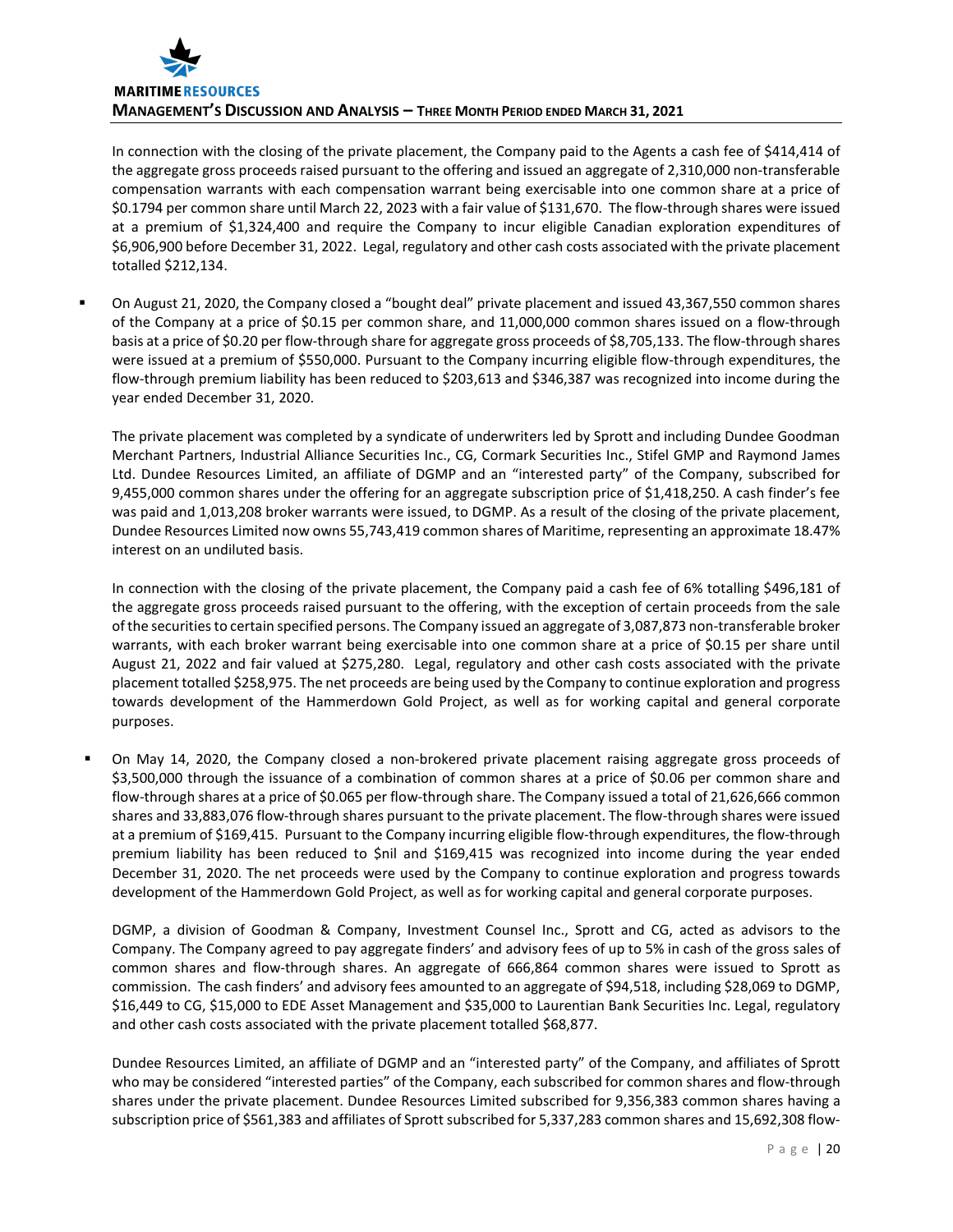through shares having an aggregate subscription price of \$1,340,237. Following the closing of the offering, Dundee Corporation's wholly owned subsidiary, Dundee Resources Limited, owned 46,288,419 common shares of Maritime, representing an approximate 18.83% interest, at that time; and Sprott, including its affiliates, owned 30,353,968 common shares of Maritime, representing an approximate 12.3% interest, at that time. DGMP was paid finders' and advisory compensation and Sprott was issued common shares as commission as outlined above.

| Flow-through premium liability               |            |
|----------------------------------------------|------------|
| Balance - December 31, 2019                  | 47,599     |
| Flow-through premium liability additions     | 719,415    |
| Settlement of flow-through premium to income | (563, 401) |
| Balance - December 31, 2020                  | 203,613    |
| Flow-through premium liability additions     | 1,324,400  |
| Settlement of flow-through premium to income | (203, 613) |
| <b>Balance - March 31, 2021</b>              | 1,324,400  |

# **Shares issuances related to property option agreements**

During the three month period ended March 31, 2021, the Company issued:

- $250,000$  (2020 250,000) common shares valued at \$30,000 (2020 \$16,250) in connection with the Sprucy Pond property;
- $=$  300,000 (2020 250,000) common shares valued at \$43,500 (2020 \$13,750) in connection with the Whisker Valley property.

# **Warrant and stock option exercises**

During the year ended December 31, 2020, 9,606,608 common shares were issued upon the exercise of warrants for gross cash proceeds of \$1,354,880. The fair value of the exercised warrants of \$436,777 was transferred from reserves to share capital.

During the year ended December 31, 2020, 825,000 common shares were issued upon the exercise of stock options for gross cash proceeds of \$102,500. The fair value of the exercised options of \$67,730 was transferred from reserves to share capital.

On November 3, 2020, the Company issued 150,000 common shares valued at \$24,000 to CG as full consideration for financial advisory and consulting services.

Subsequent to March 31, 2021, 13,144,940 of common share purchase warrants were exercised for gross proceeds of \$1,971,741 and 19,166,687 of common share purchase warrants expired unexercised.

# **Royalty units**

During fiscal 2016, the Company issued Royalty Units with a price of \$0.01 per Royalty Unit, and, subject to written consent of the Company, may be assigned or transferred in their entirety only. The proceeds of \$210,700 received in relation to the Royalty Units has been recorded as a Royalty Reserve within Equity. Royalty Units will return 100% of the original investment made by the purchasers and is to be paid out of production from the Company's Green Bay project. The likelihood of the project going into production cannot be determined at this time. Total royalties payable from the Royalty Units ("Royalty Payment") are capped at \$3,440,500 being the price for which the Equity Units (comprised of common shares and common share warrants) and Royalty Units were purchased. Royalty Payments will be made annually beginning on the first anniversary of the date of commencement of commercial production for the Project. Royalty Payments will be funded solely from 10% of annual net cash flow from the Project, with net cash flow representing net production revenues realized from the Project after deduction of all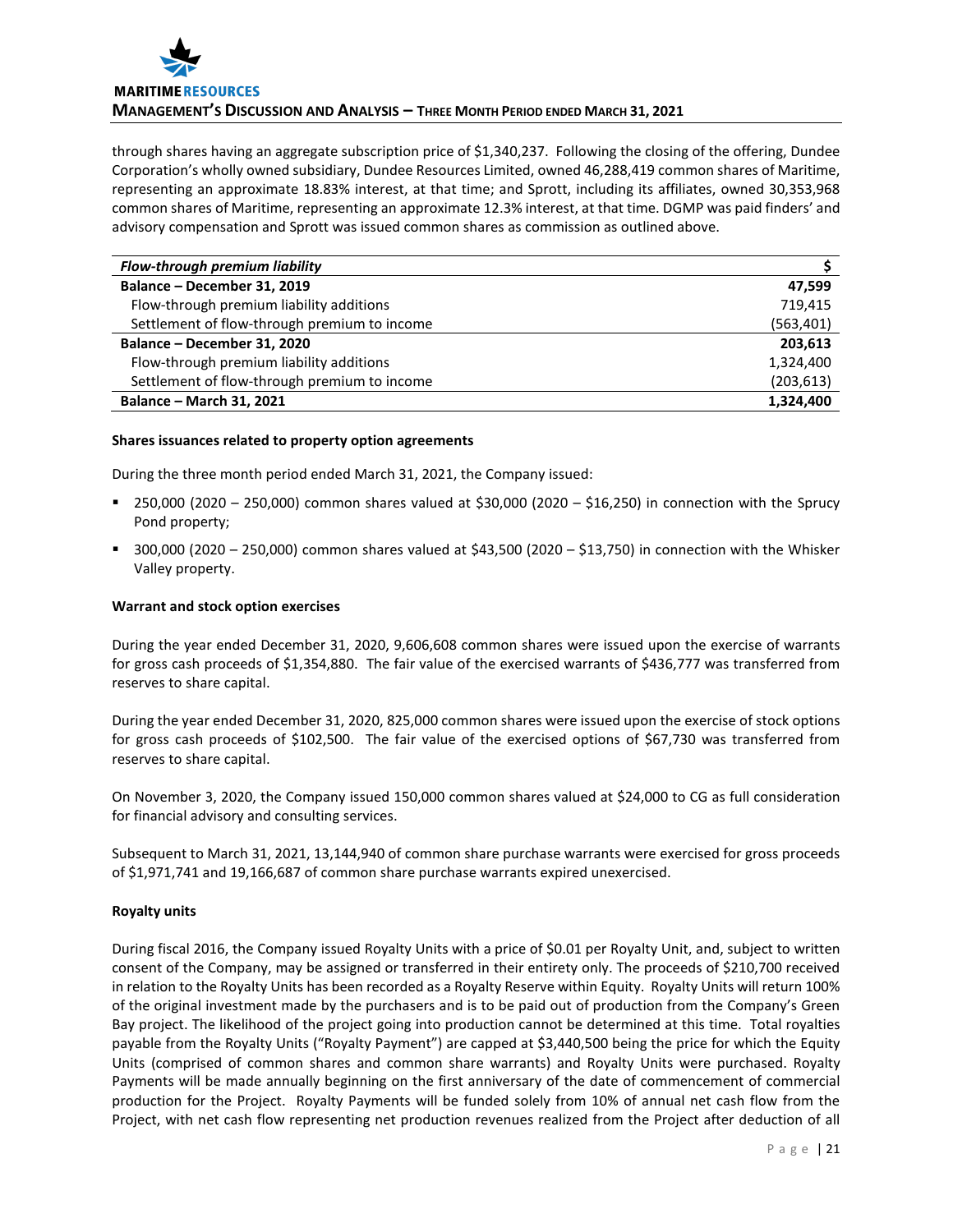

**MANAGEMENT'S DISCUSSION AND ANALYSIS – THREE MONTH PERIOD ENDED MARCH 31, 2021**

Project operating and debt servicing costs. At the option of the Company, Royalty Payments will be paid either in cash or in gold.

# **RESULTS OF OPERATIONS**

|                                               | 2021      | 2020       | Change    |
|-----------------------------------------------|-----------|------------|-----------|
| Three month periods ended March 31            |           |            |           |
| <b>Expenses</b>                               |           |            |           |
| Salaries and benefits                         | 263,216   | 156,690    | (106,526) |
| Administration                                | 50,300    | 45,328     | (4, 972)  |
| <b>Business development</b>                   |           | 200,000    | 200,000   |
| Directors' fees and expenses                  | 20,038    | 20,006     | (32)      |
| Investor relations and promotion              | 98,401    | 22,552     | (75, 849) |
| Professional fees                             |           | 2,093      | 2,093     |
| Share-based payments                          | 2,911     | 2,395      | (516)     |
| Depreciation                                  | 10,899    | 17,475     | 6,576     |
| Interest expenses on lease liability          |           | 138        | 138       |
|                                               | (445,765) | (466, 677) | 20,912    |
| Interest income                               | 5,425     | 5,798      | (373)     |
| Recognition of flow-through premium liability | 203,613   | 31,986     | 171,627   |
| Loss and comprehensive loss for the period    | (236,727) | (428,893)  | 192,166   |
| Loss per share                                | Nil       | Nil        | Nil       |

For the three month period ended March 31, 2021, the Company incurred a loss and comprehensive loss in the amount of \$236,727 (2020 – \$428,893). Expenses during the three month period ended March 31, 2021 were lower than the comparative period mainly due to the deposit advanced to Rambler. On March 12, 2020, the Company entered into a LOI with Rambler, which included an exclusivity period of twelve months to evaluate Rambler's Nugget Pond Gold Plant. In consideration Maritime advanced a deposit of \$200,000 to Rambler. The deposit was subsequently reclassed to acquisition cost upon acquisition of the gold processing plant and other assets from Rambler.

During the period ended March 31, 2021, the Company incurred \$17,438 (2020 – \$16,286) for an office lease included in Administration in the statement of loss and comprehensive loss and not included in lease liabilities.

Pursuant to qualifying flow-through expenditures incurred during the three month period ended March 31, 2021, the flow-through premium liability was reduced by  $$203,613$  (2020 –  $$31,986$ ) and recorded in income as Recognition of the flow-through premium liability.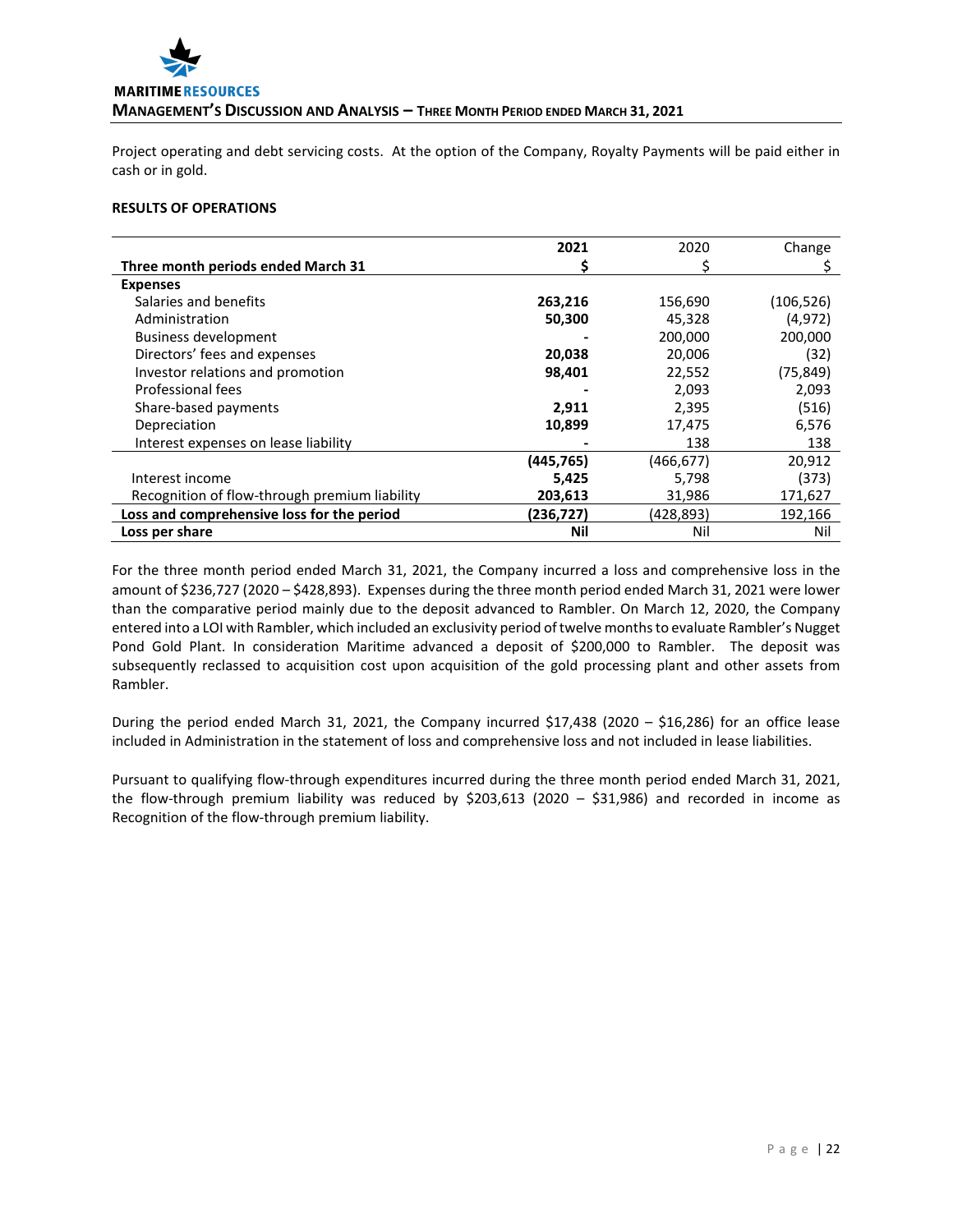# **SUMMARY OF QUARTERLY RESULTS**

The following table summarizes information derived from the Company's financial statements for each of the eight most recently completed quarters.

| in thousands, except per share    | <b>Mar 31</b><br>2021 | <b>Dec 31</b><br>2020 | Sep 30<br>2020 | <b>Jun 30</b><br>2020 | <b>Mar 31</b><br>2020 | <b>Dec 31</b><br>2019 | Sep 30<br>2019 | <b>Jun 30</b><br>2019 |
|-----------------------------------|-----------------------|-----------------------|----------------|-----------------------|-----------------------|-----------------------|----------------|-----------------------|
| amounts                           |                       |                       |                |                       |                       |                       |                |                       |
| Net income (loss):                |                       |                       |                |                       |                       |                       |                |                       |
| in total<br>(i)                   | (237)                 | 142                   | (332)          | (680)                 | (429)                 | (182)                 | (204)          | (516)                 |
| per share <sup>(1)</sup><br>(ii)  | 0.00                  | 0.00                  | (0.00)         | (0.00)                | (0.00)                | (0.00)                | (0.00)         | (0.00)                |
| Cash                              | 10,327                | 6.419                 | 8,739          | 3,200                 | 600                   | 1,827                 | 3.444          | 5,444                 |
| Exploration and evaluation assets | 20,834                | 18,632                | 16,283         | 13,282                | 12,668                | 11,926                | 10,728         | 8,871                 |
| Debt                              | nil                   | nil                   | nil            | nil                   | nil                   | nil                   | nil            | nil                   |
| Deficit                           | (10,924)              | (10,687)              | (10,949)       | (10, 629)             | (9,948)               | (9,519)               | (9, 347)       | (9,144)               |

(1) *Fully diluted loss per share amounts are not shown as they would be anti-dilutive*.

For the three months ended March 31, 2021, the Company incurred a loss and comprehensive loss in the amount of \$236,727 (2020 – \$428,893). Maritime's loss in each period primarily reflects the level general and administrative expenses. Cash balances fluctuated as a result of financings, combined with expenditures in the periods.

The Company's operations are not driven by seasonal trends, but rather by reaching project milestones such as completing various geological, technical, environmental and socio-economic objectives as well as closing the financings needed to fund the Company's activities. The operating results of junior exploration companies typically demonstrate wide variations from period to period. These variances arise from fluctuations in such costs as sharebased compensation, level of exploration activity and unanticipated events such as hostile takeover bids.

# **TRANSACTIONS WITH RELATED PARTIES**

#### **Key Management Personnel**

Key management personnel include those persons having authority and responsibility for planning, directing, and controlling the activities of the Company as a whole. The Company has determined that key management personnel consists of executive and non-executive members of the Company's Board of Directors and corporate officers. Compensation paid or payable to key management personnel for services rendered were as follows for the three month periods ended March 31:

|                 | 2021    | 2020    |
|-----------------|---------|---------|
|                 |         |         |
| <b>Salaries</b> | 199,420 | 143,964 |
| Directors' fees | 17,500  | 17,500  |
|                 | 216,920 | 161,464 |

#### **Related-party transactions**

Effective February 1, 2019, the Company entered into a sublease for office space in Toronto, with a corporation that is related by virtue of having directors, as well as the Chief Financial Officer and Corporate Secretary in common. For the three month periods ended March 31 the Company was charged the following:

|                       | 2021   | 2020   |
|-----------------------|--------|--------|
|                       |        |        |
| Rent                  | 17,438 | 16,286 |
| Office administration | 1,319  | 1,146  |
|                       | 18,757 | 17,432 |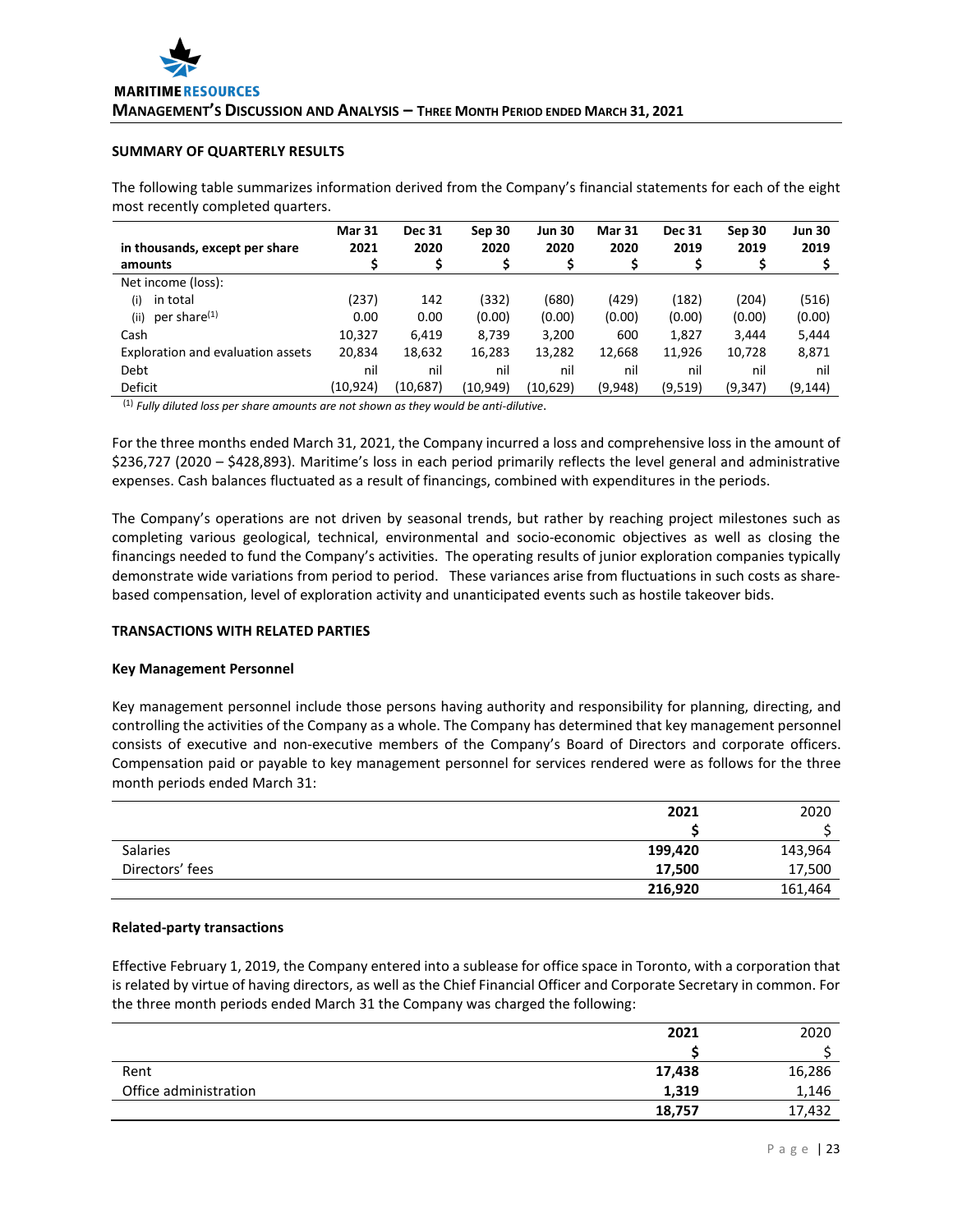# **LIQUIDITY AND CAPITAL RESOURCES**

The Company has no operations that generate cash flow at this time. The Company's future financial success will depend on its success in re-starting the past producing Hammerdown gold mine and, also on the expansion of, or discovery of, one or more economic mineral deposits or business opportunities. The process can take years, can consume significant resources and is largely based on factors that are beyond the control of the Company and its management.

Management's objective is to ensure that there is sufficient capital to minimize liquidity risk and to continue as a going concern. As an exploration stage company, the Company has financed its activities primarily by the issuance of equity securities. Although the Company has been successful in the past in obtaining financing through the sale of equity securities, there can be no assurance that the Company will be able to obtain adequate financing in the future, or that the terms of such financings will be favourable.

# **Working Capital**

The Company had \$9,605,980 in working capital as at March 31, 2021 (December 31, 2020 – \$5,835,806) (see "Non-IFRS Measures"). As at March 31, 2021, the Company had no debt, did not have any unused lines of credit or other arrangements in place to borrow funds, and had no off-balance sheet arrangements. The Company has no current plans to use debt financing and does not use hedges or other financial derivatives.

The Company manages its liquidity risk (i.e., the risk that it will not be able to meet its obligations as they become due) by forecasting cash flows from operations together with its investing and financing activities. Expenditures are adjusted to ensure liabilities can be funded as they become due. Management and the Board of Directors are actively involved in the review, planning, and approval of significant expenditures and commitments.

# **Operating Activities**

Cash used in operating activities was \$182,670 for the three month period ended March 31, 2021 (2020 – \$654,486).

# **Financing Activities**

Financing activities resulted in cash inflows of \$6,272,858 from the issuance of shares partially offset by repayment of lease liabilities during the three month period ended March 31, 2021.

# **Investing Activities**

Investing activities, relating predominantly to exploration and evaluation expenditures on the Company's exploration properties, resulted in cash outflows of \$2,182,287 during the three month period ended March 31, 2021 (2020 – \$561,878).

# **FINANCIAL INSTRUMENTS**

The Company's financial instruments consist of cash, receivables, deposits, and accounts payable and accrued liabilities. The carrying value of receivables, and accounts payable and accrued liabilities approximate their fair values due to the short-term nature of these instruments. The fair value of cash is measured based on level 1 of the fair value hierarchy.

The Company's risk exposures and the impact on the Company's financial instruments are summarized below.

# **Credit risk**

Credit risk is the risk of a financial loss to the Company if a counter-party to a financial instrument fails to meet its contractual obligation. The Company's receivables consist primarily of tax receivables due from federal and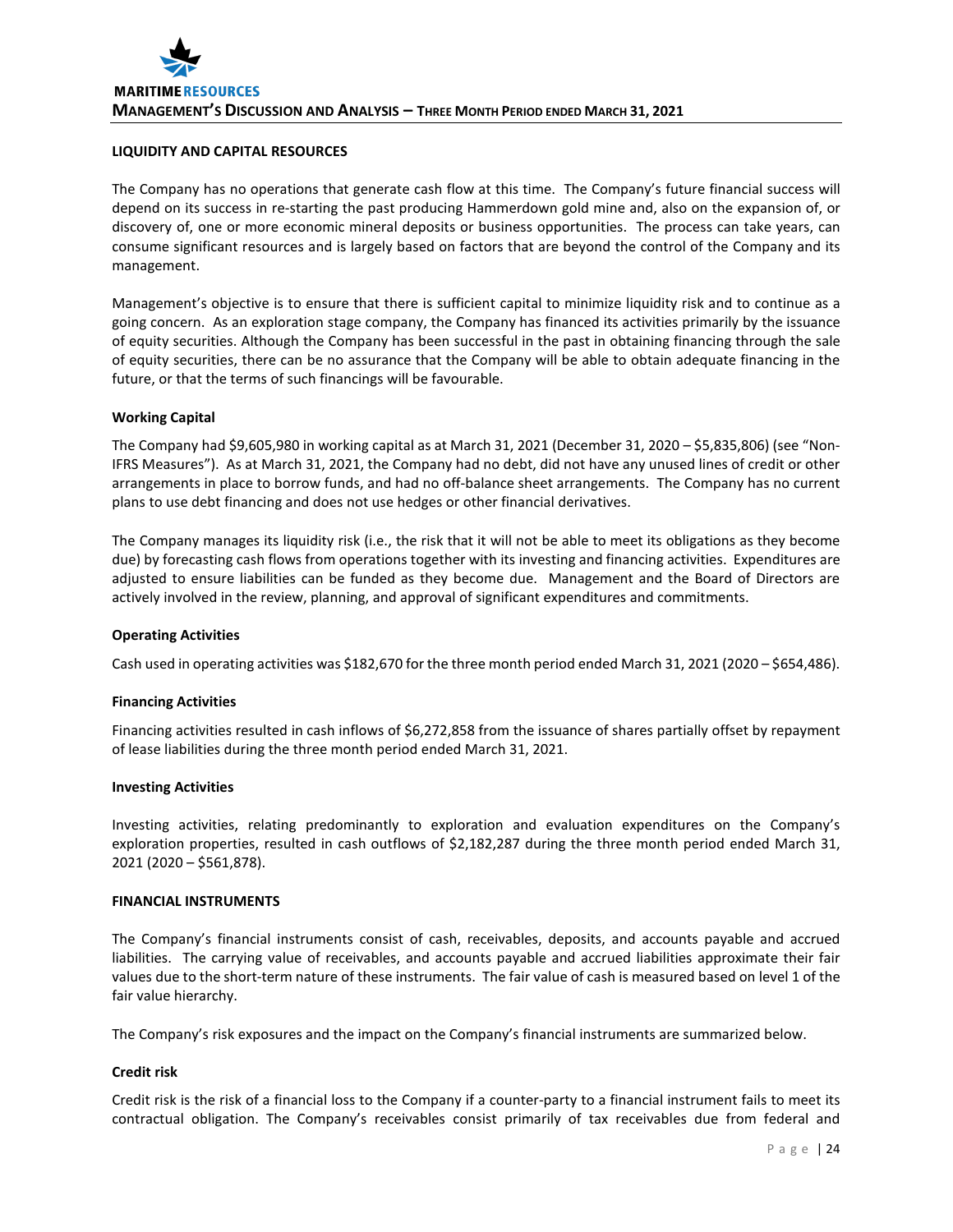

provincial government agencies. The Company has no customers or trade receivables as at March 31, 2021. The Company does not have a significant concentration of credit risk with any single counter-party. The Company's cash is invested in interest bearing accounts at major Canadian chartered banks. Because of these circumstances, the Company does not believe it has a material exposure to credit risk. Receivables are due from a government agency.

# **Interest rate risk**

Interest rate risk is the risk that the fair value or future cash flows of a financial instrument will fluctuate because of changes in market interest rates. Financial assets and liabilities with variable interest rates expose the Company to cash flow interest rate risk. The risk that the Company will realize a loss in cash is limited because the Company's deposits are redeemable on demand.

#### **Liquidity risk**

Liquidity risk is the risk that the Company will not be able to meet its obligations as they become due. The Company's ability to continue as a going concern is dependent on management's ability to raise required funding through future equity issuances, asset sales or a combination thereof.

The Company manages its liquidity risk by forecasting cash flows from operations and anticipating any investing and financing activities. As at March 31, 2021, the Company had cash totalling \$10,326,517 (December 31, 2020 – \$6,418,616) to settle accounts payable and accrued liabilities of \$1,045,077 (December 31, 2020 – \$1,015,603). Management and the Board of Directors are actively involved in the review, planning and approval of significant expenditures and commitments.

As at March 31, 2021 and December 31, 2020, the Company's accounts payable and accrued liabilities have contractual maturities of less than 60 days and are subject to normal trade terms.

#### **Price risk**

The Company is exposed to price risk with respect to commodity and equity prices. Equity price risk is defined as the potential adverse impact on the Company's earnings due to movements in individual equity prices or general movements in the level of the stock market. Commodity price risk is defined as the potential adverse impact on earnings and economic value due to commodity price movements and volatilities. The Company closely monitors commodity prices, individual equity movements, and the stock market to determine the appropriate course of action to be taken by the Company.

#### **CONTINGENCIES**

The Company may be subject to various contingent liabilities that occur in the normal course of operations. The Company is not aware of any pending or threatened proceedings that would have a material adverse effect on the financial position or future results of the Company.

#### **OFF BALANCE SHEET ARRANGEMENTS**

The Company does not have any off-balance sheet arrangements.

# **CRITICAL ACCOUNTING ESTIMATES AND JUDGEMENTS**

The discussion and analysis of Maritime's financial condition and results of operations are based upon its financial statements, which are prepared in accordance with IFRS. The preparation of the financial statements requires the Company to make estimates and judgements that affect the reported amounts of assets and liabilities, revenues and expenses, and related disclosure of contingent assets and liabilities at the date of the financial statements. Actual results may differ from these estimates under different assumptions or conditions. The areas involving a higher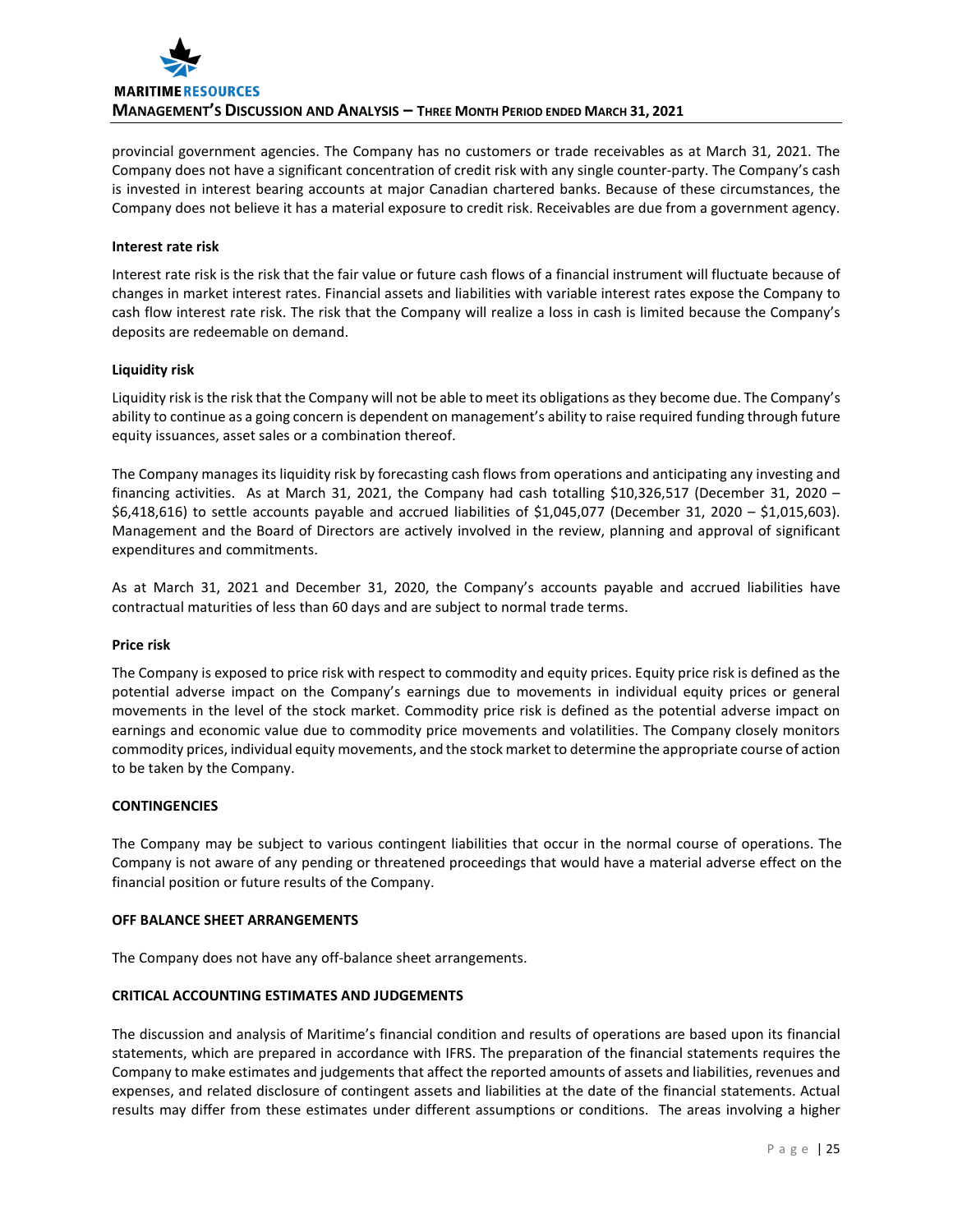degree of judgment or complexity, or areas where assumptions and estimates are significant to the financial statements are discussed in more detail in the Company's financial statements for the year ended December 31, 2020, which are available on SEDAR a[t www.sedar.com.](http://www.sedar.com/)

# **DISCLOSURE OF SECURITIES OUTSTANDING**

As at May 26, 2021, the following common shares, common share purchase options, finders' warrants and common share purchase warrants were outstanding.

|                                               |                    |                       | Number of shares and |
|-----------------------------------------------|--------------------|-----------------------|----------------------|
|                                               |                    | <b>Exercise price</b> | number of shares on  |
|                                               | <b>Expiry date</b> | per share             | exercise             |
| <b>Common shares</b>                          |                    |                       | 398,558,601          |
| Common share purchase options                 | 29-Jul-2021        | \$0.25                | 2,300,000            |
| Common share purchase options                 | 26-Apr-2022        | \$0.15                | 200,000              |
| Common share purchase options                 | 04-Dec-2022        | \$0.10                | 500,000              |
| Common share purchase options                 | 15-Dec-2022        | \$0.10                | 2,075,000            |
| Common share purchase options                 | 06-Dec-2023        | \$0.11                | 4,805,000            |
| Common share purchase options                 | 18-Jun-2024        | \$0.10                | 4,650,000            |
| Common share purchase options                 | 20-May-2025        | \$0.085               | 5,650,000            |
| Common share purchase options                 | 16-Jun-2025        | \$0.095               | 350,000              |
| Common share purchase options                 | 10-Sep-2025        | \$0.17                | 600,000              |
| Common share purchase options                 |                    |                       | 21,130,000           |
| Common share purchase warrants                | 12-Apr-2023        | \$0.1794              | 1,846,200            |
| Common share purchase warrants <sup>(1)</sup> |                    |                       | 1,846,200            |
| Finders' warrants                             | 21-Aug-2022        | \$0.15                | 3,087,873            |
| Finders' warrants                             | 22-Mar-2023        | \$0.1794              | 2,310,000            |
| Finders' warrants <sup>(2)</sup>              |                    |                       | 5,397,873            |

*(1) Each transferable warrant entitles the holder to acquire one common share of the Company.*

*(2) Each non-transferable warrant entitles the holder to acquire one common share of the Company.*

# **NON-IFRS MEASURES**

This MD&A refers to working capital, which is not a recognized measure under IFRS. This non-IFRS performance measure does not have any standardized meaning prescribed by IFRS and is therefore unlikely to be comparable to similar measures presented by other issuers. Management uses this measure internally to better assess performance trends and liquidity. Management understands that a number of investors and others who follow the Company's business assess performance in this way. This data is intended to provide additional information and should not be considered in isolation or as a substitute for measures of performance prepared in accordance with IFRS.

| As at                                    | March 31, 2021 | December 31, 2020 |
|------------------------------------------|----------------|-------------------|
|                                          |                |                   |
| Current assets                           |                |                   |
| Cash                                     | 10,326,517     | 6,418,616         |
| Receivables                              | 258,247        | 340,039           |
| Prepaid expenses                         | 89,681         | 116,286           |
|                                          | 10,674,445     | 6,874,941         |
| Current liabilities                      |                |                   |
| Accounts payable and accrued liabilities | (1,045,077)    | (1,015,603)       |
| Lease liability                          | (23, 388)      | (23, 532)         |
| Working capital                          | 9,605,980      | 5,835,806         |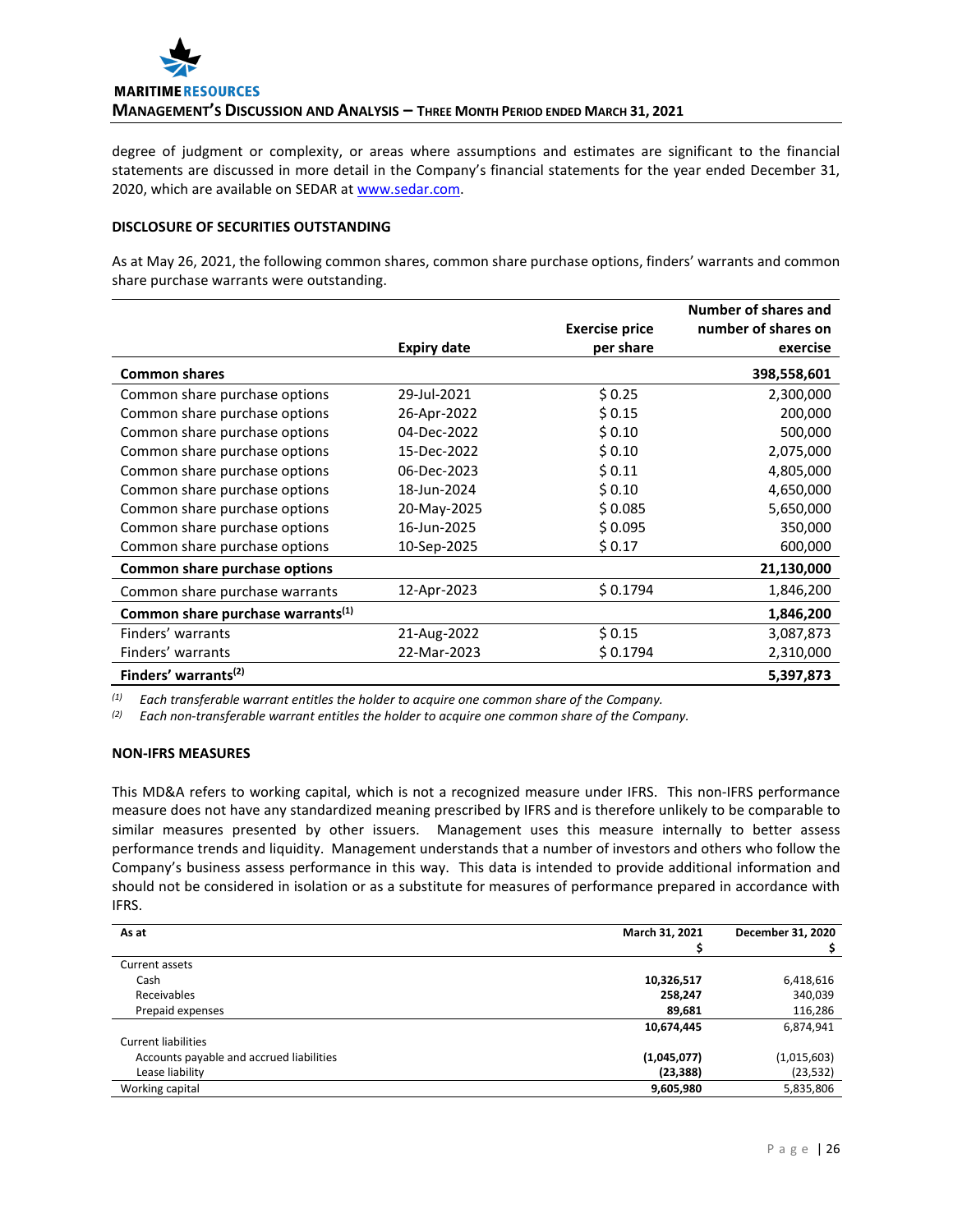# **MANAGEMENT'S RESPONSIBILITY FOR THE FINANCIAL STATEMENTS**

The information included in the Financial Statements and this MD&A is the responsibility of management, and their preparation in accordance with IFRS requires management to make estimates and their assumptions that affect the reported amounts of assets and liabilities, the disclosure of contingent assets and liabilities at the date of the Financial Statements, and the reported amount of income and expenses during the reported period. Actual results could differ from those estimates.

# **RISK FACTORS AND UNCERTAINTIES**

The Company is subject to risks and uncertainties similar to other companies in a comparable stage of exploration. These risks include, but are not limited to, continuing losses, dependence on key individuals, and the ability to secure adequate financing to meet minimum capital required to successfully complete its exploration programs and continue as a going concern. While the Company has been successful in raising financing to date, there can be no assurance that it will be able to do so in the future. The operations of the Company are speculative due to the highrisk nature of its business. These risk factors and uncertainties could materially affect the Company's future operating results and could cause actual events to differ materially from those described herein and in forwardlooking statements and forward-looking information relating to the Company. For a more comprehensive discussion of the risks and uncertainties faced by the Company, please refer to the Company's MD&A as at December 31, 2020 filed on www.sedar.com.

# **CAUTIONARY NOTE REGARDING FORWARD-LOOKING INFORMATION**

Certain of the statements made and information contained herein is "forward-looking information" within the meaning of *National Instrument 51-102, Continuous Disclosure Obligations* of the Canadian Securities Administrators. This includes statements concerning the potential to increase mineral resource and mineral reserve estimates and the Company's Preliminary Economic Assessment to restart the Hammerdown Mine, the Company's plans regarding depth extension of the deposit at Hammerdown, the Company's plans regarding completing additional infill and grade control testing within the PEA mine plan, the Company's plans regarding drilling targets previously identified, the anticipated timing of provincial environmental assessment approval for Hammerdown, the Company's plans related to the Nugget Pond gold circuit, including receipt of certain approvals related to those activities, acquire new mineral property interests or business opportunities, which involve known and unknown risks, uncertainties and other factors which may cause the actual results, performance or achievements of the Company, or industry results, to be materially different from any future results, performance or achievements expressed or implied by such forward-looking information. All forward-looking statements and forward-looking information are based on reasonable assumptions that have been made by the Company in good faith as at the date of such information. Such assumptions include, without limitation, the price of and anticipated costs of recovery of, base metal concentrates, gold and silver, the presence of and continuity of such minerals at modeled grades and values, the capacities of various machinery and equipment, the use of ore sorting technology will produce positive results, the availability of personnel, machinery and equipment at estimated prices, mineral recovery rates, and others. Forward-looking information is subject to a variety of risks and uncertainties which could cause actual events or results to differ from those reflected in the forward-looking information, including, without limitation, the ability of the Company to continue to be able to access the capital markets for the funding necessary to acquire, maintain and advance exploration properties or business opportunities; global financial conditions, including market reaction to the coronavirus outbreak; competition within the industry to acquire properties of merit or new business opportunities, and competition from other companies possessing greater technical and financial resources; difficulties in advancing towards a development decision at the Hammerdown Mine and executing exploration programs at its Newfoundland and Labrador properties on the Company's proposed schedules and within its cost estimates, whether due to weather conditions, availability or interruption of power supply, mechanical equipment performance problems, natural disasters or pandemics in the areas where it operates, increasingly stringent environmental regulations and other permitting restrictions or maintaining title or other factors related to exploring of its properties, such as the availability of essential supplies and services; factors beyond the capacity of the Company to anticipate and control, such as the marketability of mineral products produced from the Company's properties, uncertainty as to whether the acquisition of assets and new mineral property interests will be completed in the manner currently contemplated by the parties, uncertainty as to whether mineral resources will ever be converted into mineral reserves once economic considerations are applied, uncertainty as to whether inferred mineral resources will be converted to the measured and indicated categories through further drilling, or into mineral reserves, once economic considerations are applied, government regulations relating to health, safety and the environment, and the scale and scope of royalties and taxes on production; the availability of experienced contractors and professional staff to perform work in a competitive environment and the resulting